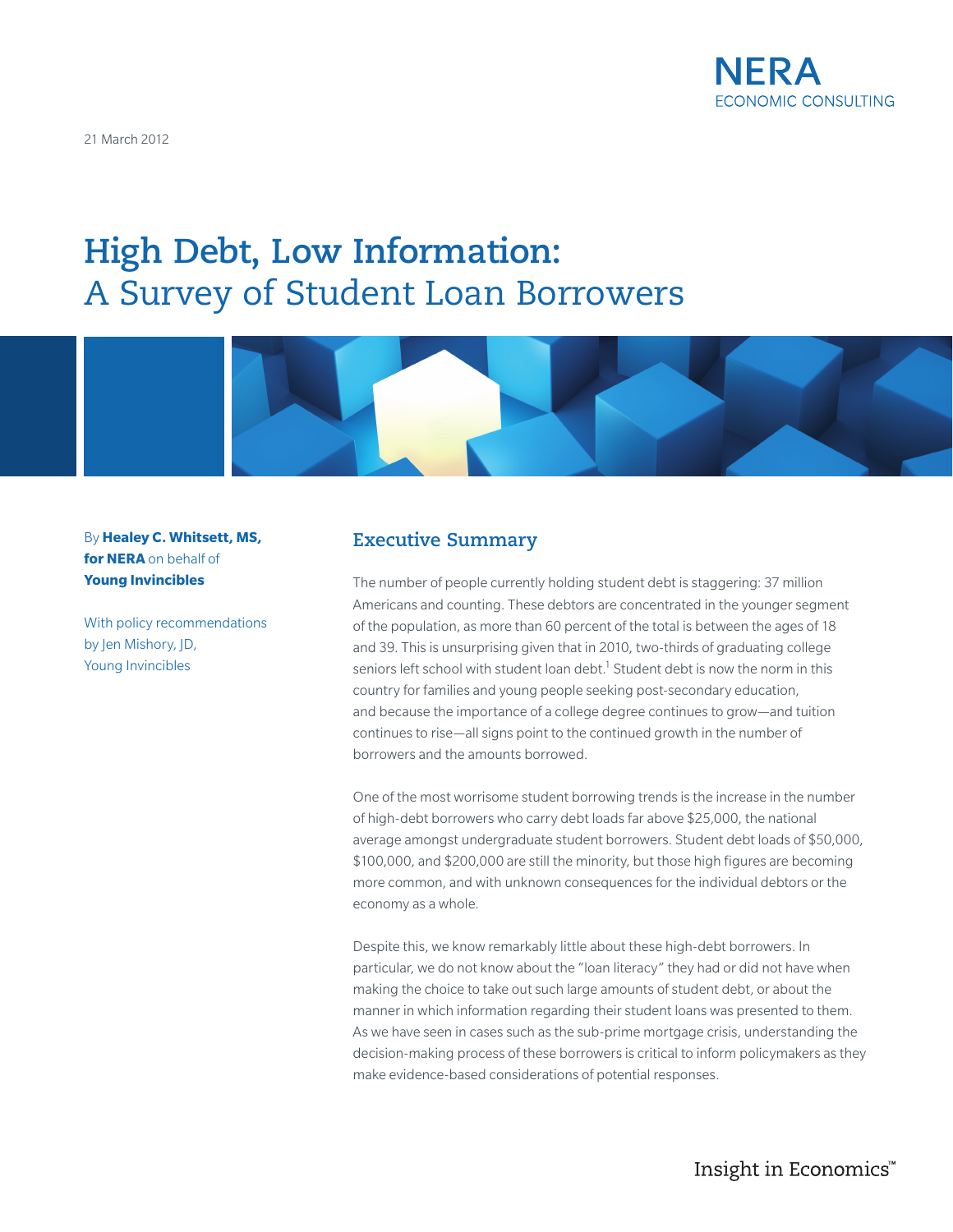This report takes a first look at the experiences of high-debt borrowers by analyzing survey data from about 6,500 undergraduate and graduate student loan borrowers, fully 25 percent of which have outstanding loan balances at or exceeding \$100,000. The population that participated in the survey therefore provides insight into the experiences of the 5 percent of borrowers in the United States with the highest debt levels.

The analysis aims to help us determine the factors that borrowers did not understand when making their loan decisions, the loan characteristics they said influenced their decision-making, and the sources of information upon which they relied. Of these respondents:

- About **65 percent** misunderstood or were surprised by aspects of their student loans or the student loan process.
- About **two-thirds** of private loan borrowers, including those who took out both private and federal loans, said that they did not understand the major differences between their private and federal options.
- When talking about specific aspects that they misunderstood or found surprising, about **20 percent** of respondents mentioned their repayment terms, **20 percent** mentioned the amount of their monthly payments, and **15 percent** mentioned their loans' interest rates.
- A full **80 percent** obtained at least some of their student loan information from their college's counselors or website.

These statistics suggest that there are many student loan borrowers who are not well-informed or are not provided with the information necessary to make informed decisions. As one respondent wrote:

"I was never offered information on what my monthly payments would look like. They gave me all sorts of Internet surveys about student loans, but the most they ever really said was I would need to pay them back. They never told me they would completely cripple my ability to make any kind of life for myself."

–*R12708, Dual Borrower, \$150,000*<sup>2</sup>

Such answers inform our recommendations as to what information could help borrowers before they actually make their loan choices. With regard to private loans, we know that legislators and regulators can and should actively take steps to curtail predatory lending and unfair or misleading marketing of loan products. But this survey suggests there is also a severe shortage in "preventive" measures taken by schools, lenders, legislators and regulators, and consumer advocacy organizations to ensure that borrowers are provided with key information upfront so they understand their rights, obligations, and available options. The results of this survey indicate that it is more important than ever for these parties to work together to:

• Bolster and enforce the requirement that schools provide clear guidance about the differences between private and federal loans and the terms for each.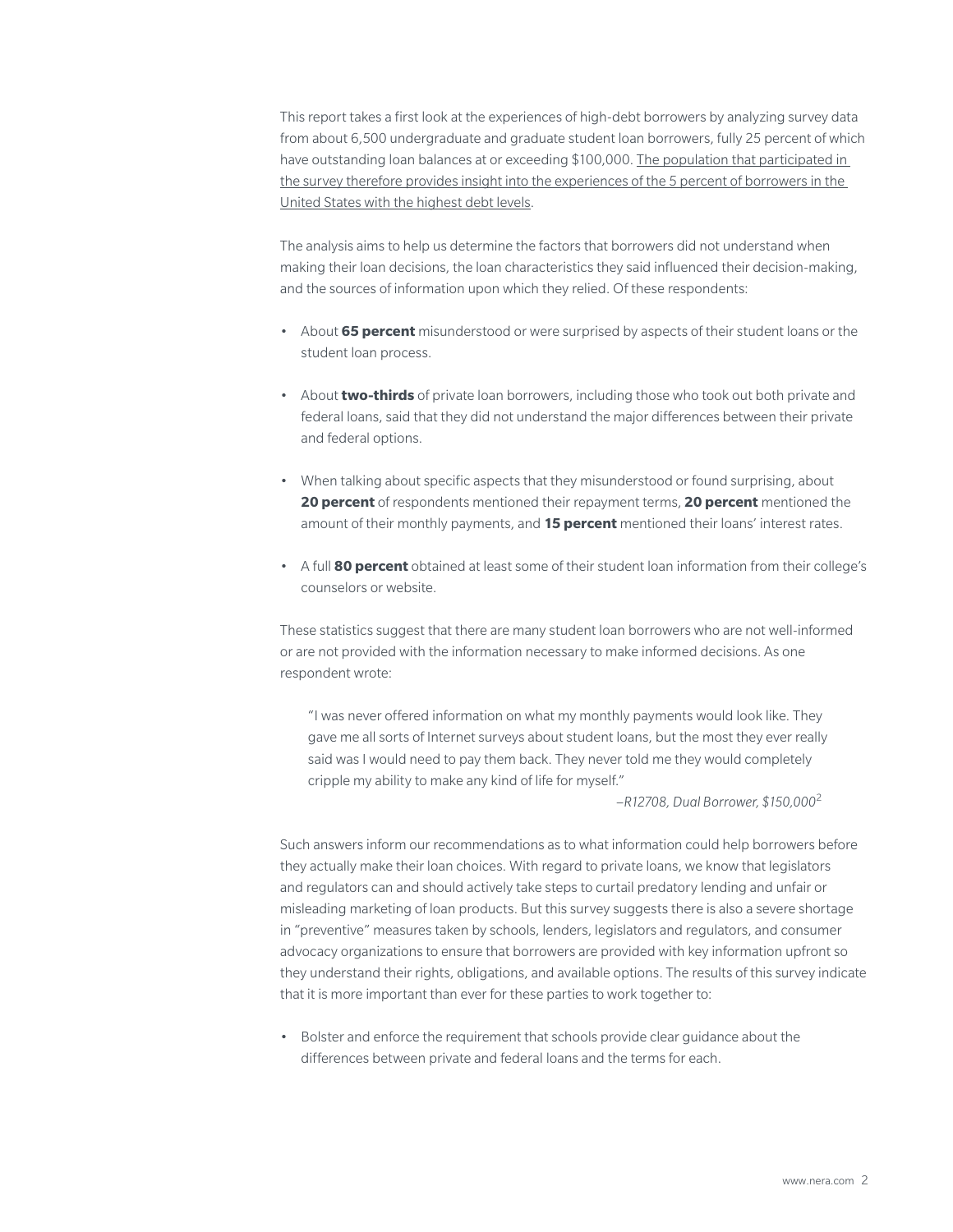- Include better, earlier guidance in loan entrance counseling that provides borrowers with information on the effects of interest rates, definitions of terms and fees, and approximate monthly payments.
- Require loan documents to be understandable and standardized, with repayment terms and potential fees disclosed in a way that is clear for borrowers.
- Provide more robust information to high-dollar borrowers with federal loans describing their options for income-based repayment, deferment, and forbearance.
- Educate earlier by providing high school students with the vocabulary to understand student loan debt, which may help to fill the cracks when colleges or others fail to do so.
- Educate those whom students rely upon for assistance in making loan decisions (e.g., family members).
- Increase student loan literacy efforts for students exploring graduate options before they take out additional debt, given the high debt levels of many graduate students.

# **Introduction and Background**

This report describes student borrowing of both federal and private loans. Federal loans are government-backed loans including subsidized and unsubsidized Stafford loans, Perkins loans, and "PLUS" loans available to parents of undergraduate students and graduate or professional students. Each of these loan types varies in terms of eligibility criteria, maximum award amounts, interest rates, and repayment terms.<sup>3</sup>

Numerous commercial financial institutions have also entered the student loan market to offer loans known as private, private-label, or alternative loans ("private loans"). Unlike federal loans, which generally have fixed interest rates and terms,<sup>4</sup> private lenders charge a wide range of interest rates, oftentimes in addition to various fees, generally making them a more expensive financing option for students than federal loans. $5$ 

The volume of both federal and private student loan borrowing in the United States has increased considerably over the past few decades. The aggregate amount that students borrowed in federal loans rose from  $$42b$  in 1999-2000<sup>6</sup> to  $$104b$  in 2009-2010<sup>7</sup>—a 148 percent increase. Similarly, the number of borrowers, not just the amount borrowed, has increased considerably over time. For example, in the 1999-2000 academic year, the share of undergraduates using federal Stafford loans was 23 percent<sup>8</sup>; by 2010-2011, this share had reached 34 percent.<sup>9</sup>

There are limits on the amount of federal loans that students may borrow, and often an information gap as to which types of federal loans are available. Many students therefore also look to private loans to fill the gap between what they can afford and the price they must pay to earn their degree.<sup>10</sup> From 2003-2004 to 2007-2008, the share of undergraduates borrowing private student loans increased from 5 to 14 percent.11 Looking at it another way, the amount that students borrowed from lenders in the private sector increased nearly fourfold between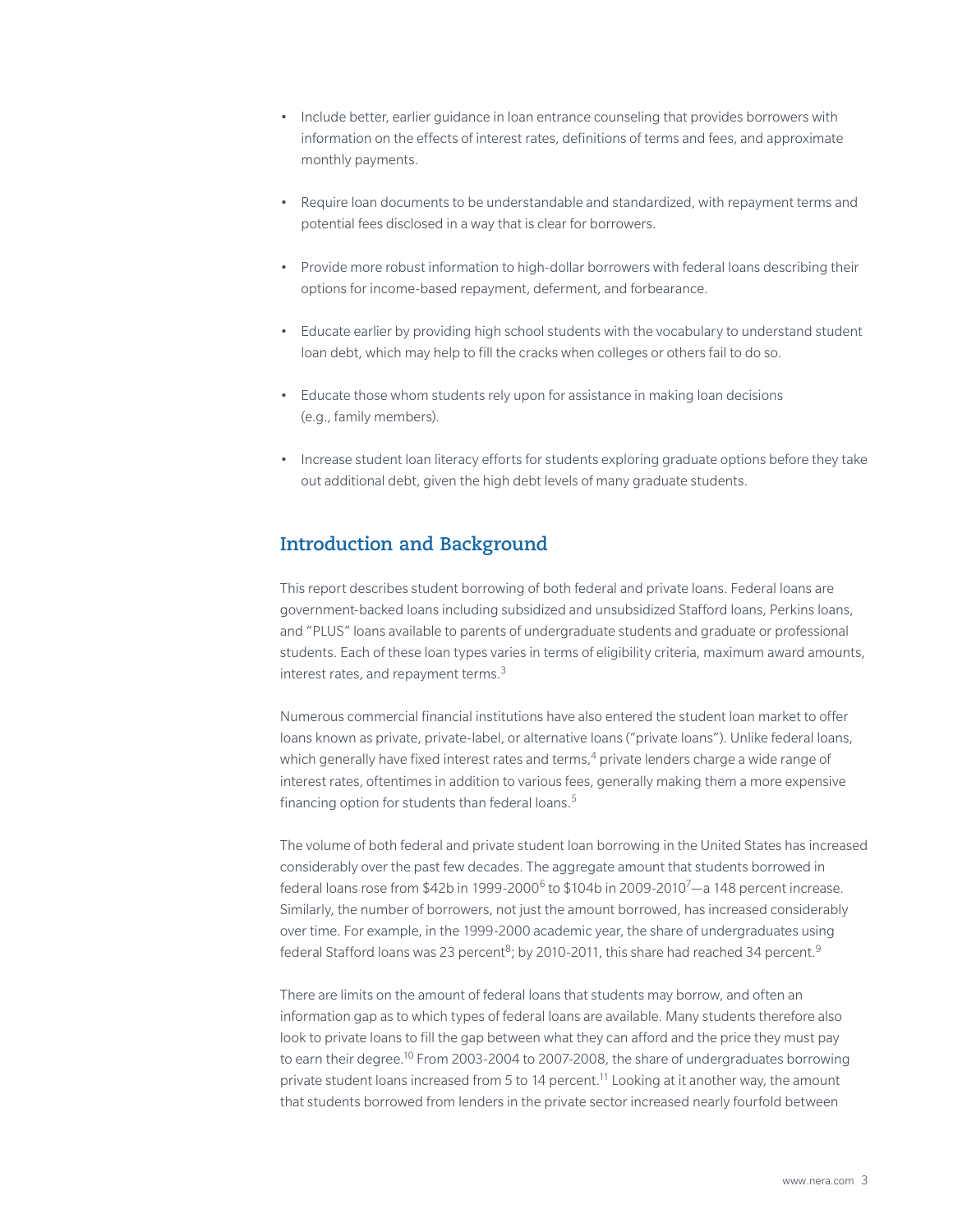1999-2000 and 2007-2008, from  $$4.5b$  to  $$21.8b^{12}$  this is twice as fast as the more than approximately 150 percent increase in federal loan volume described above. Although growth in the private loan market slowed as a result of the 2008 financial crisis in the United States, signs suggest that private loan origination is again on the rise.<sup>13</sup>

Now, in 2012, the total amount of outstanding student loan debt in the United States, taking into account both private and federal loans, is about \$870 billion.<sup>14</sup> This amount is more than the aggregate total Americans owe on their credit cards (\$693 billion) or on auto loans  $$730$  billion).<sup>15</sup> There are no signs of a slowdown in the increase in student loan volume: the amount outstanding in student loans is expected to surpass the \$1 trillion mark within the next few months.16

America's young people shoulder most of the burden of this debt, as 67 percent of all student loan debtors are between the ages of 18 and 39.<sup>17</sup> Though it is difficult to obtain age-specific average total debt amounts, it is estimated that the mean amount of undergraduate debt held by college graduates is at least \$25,000,<sup>18</sup> while the mean for graduate students (excluding any undergraduate debt) is about  $$40,000$ .<sup>19</sup> Such averages, however, obscure the amount of variability in student debt levels that exists amongst borrowers. As shown in Figure 1, while about 75 percent of the 37 million undergraduate and graduate debtors in the United States owe \$25,000 or less, there are many who owe at least three times that amount: about 5 percent of debtors owe \$75,000 or more, and about 3 percent owe \$100,000 or more.<sup>20</sup>



#### Figure 1. **Share of Student Loan Debtors in the United States by Debt Amount**

Notes: Debt amounts listed in the source report were not categorized in a mutually exclusive manner. Shares do not add to 100 percent due to rounding error.

Source: Adapted from "Grading Student Loans," FRBNY.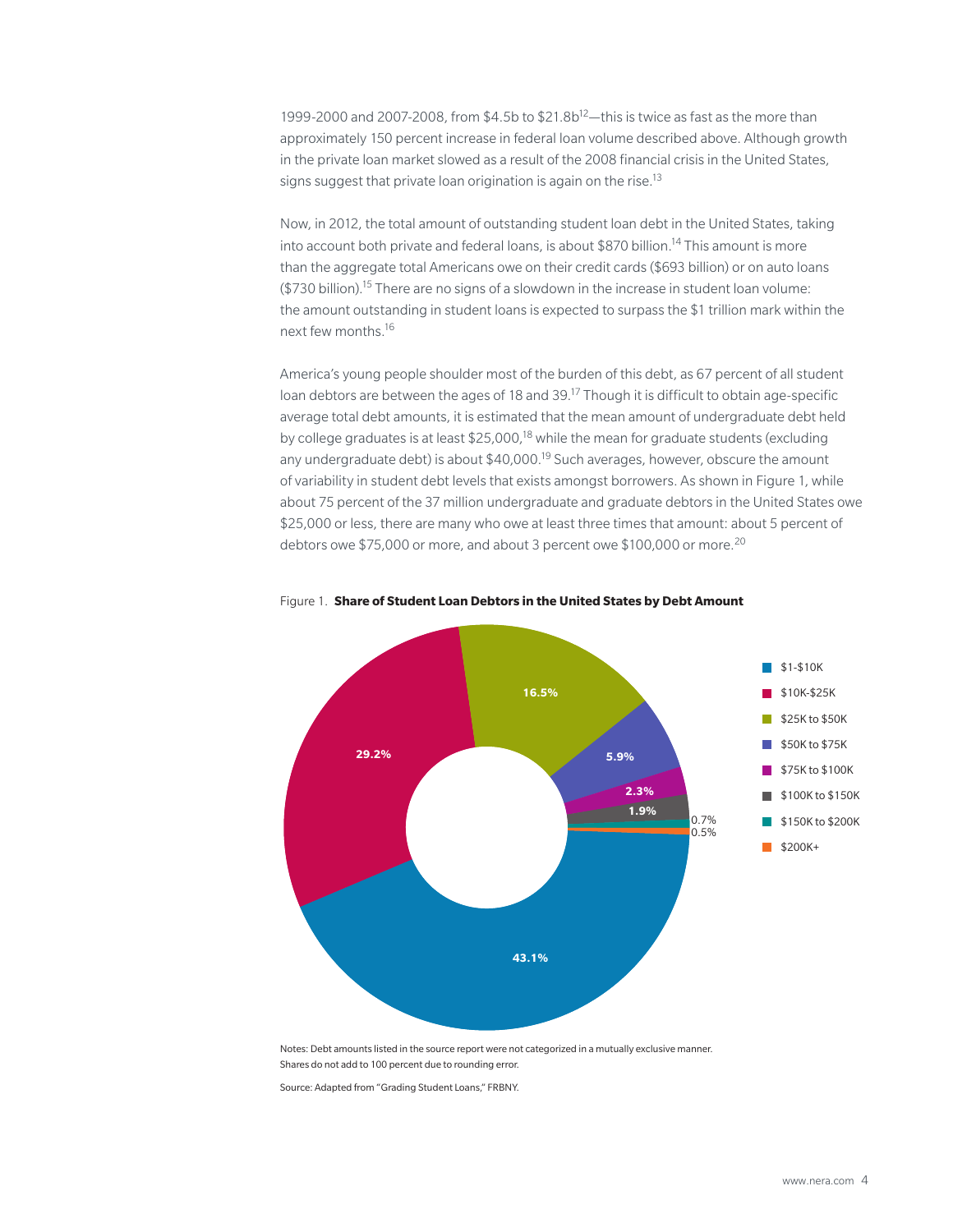Despite this, most scholars rightly point to the return on investment in a college degree that has been estimated at up to about a million dollars over the course of a lifetime.<sup>21,22</sup> While at least some studies attempt to incorporate the price of attendance into the equation, many fail to consider the impact of student loan borrowing. This means that estimates of work-life earnings gains for those with higher education may be overstated for those with student debt, especially for those debtors on the upper tail of the borrowing distribution.

As a research community, we are skilled at generating statistics to describe these trends, but what do we know of borrowers' stories? Most research that has been conducted to date on student loan debt has left out the voices and experiences of the indebted. While we are aware of a few surveys that have addressed borrowers' perceptions of their student loan debt, these were conducted in the early to mid-2000s, $^{23}$  and since then the landscape of student loan borrowing has changed quite dramatically.

Fortunately, to fill this gap, borrowers have increasingly been taking the initiative to make their voices heard by signing petitions in favor of student loan reform<sup>24</sup> and telling their stories in leading periodicals.25 In turn, youth advocacy groups like Young Invincibles ("YI") and non-profit higher education access groups such as The Institute for College Access and Success have spoken out on borrowers' behalf.<sup>26</sup> The federal government has also recognized the importance of the issue, taking steps such as establishing the Consumer Financial Protection Bureau (CFPB) which has actively sought borrower feedback about how to improve the way student loan information is presented to borrowers.<sup>27</sup>

In this report, we describe the results of a large-scale survey of student loan borrowers, designed and conducted by YI, in which respondents had the opportunity to talk about their student loan experiences. As we will later detail, many of these respondents fall into the cohort of borrowers on the high end of debt load. In analyzing the respondents' answers, we listened carefully to their voices and heard a story that numbers alone simply cannot capture. Many respondents spoke openly about their student loan experience as one laced with confusion, misunderstanding, surprise, and frustration. As a result, for many of these borrowers, life after school has become a financial struggle. Certainly, for other respondents, the student loan process worked as intended: degrees were earned on borrowed dollars, debt was understood, and employment with a salary sufficient for repayment of loans was secured.

The guiding philosophy of this report is simple: in order to begin to truly understand student loan debt, it is first necessary to listen to those hit hardest by the problem.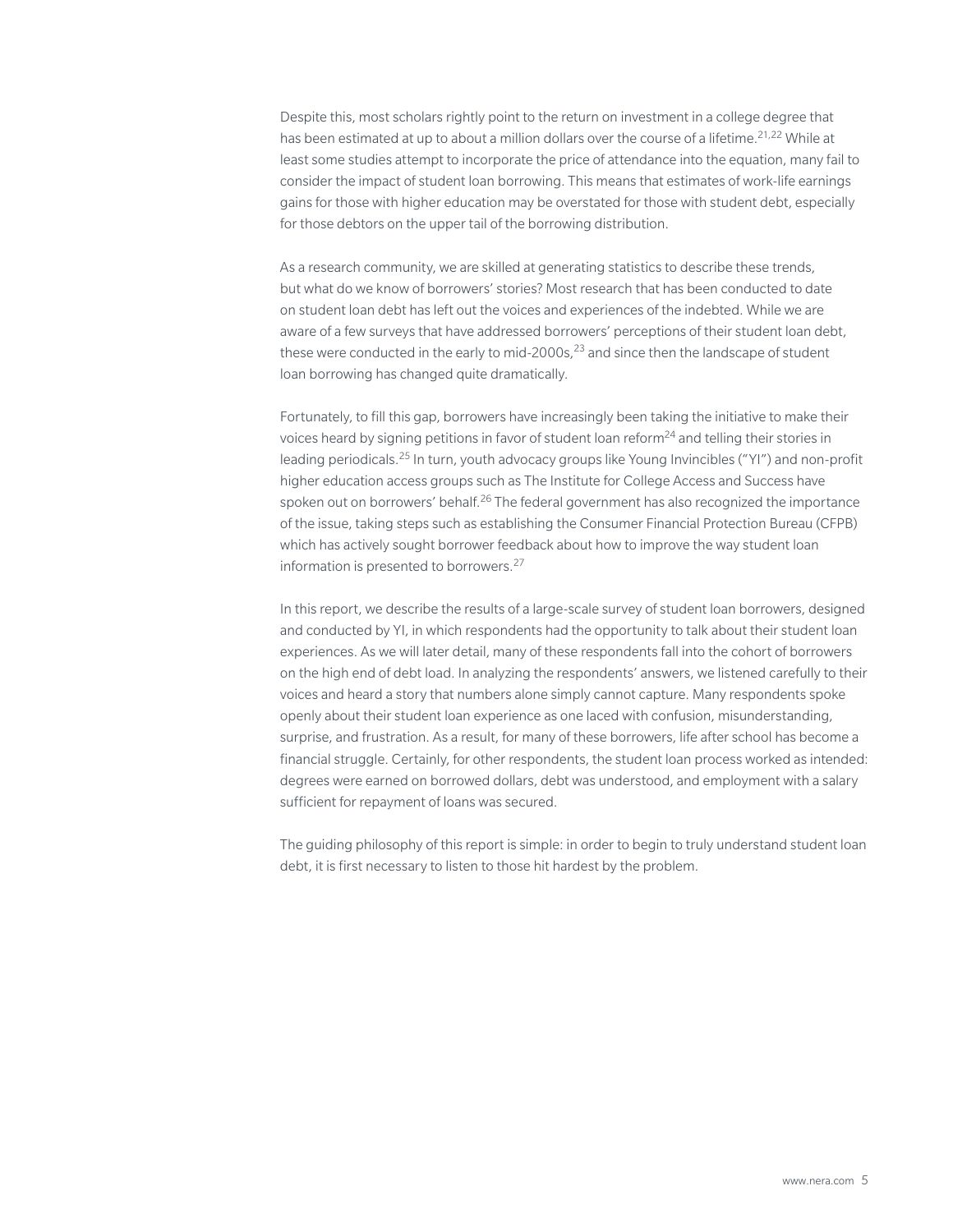# **Methodology and Population**

Young Invincibles ("YI"), a leading youth advocacy organization dedicated to representing the interests of 18 to 34 year-olds, designed and conducted an online survey about student loan debt.<sup>28</sup> Invitations to participate in the survey were sent by email, primarily to a large population of individuals who had expressed interest in student loan debt by signing a petition about student loan forgiveness. YI's goal was to gain insight into the experiences of student loan borrowers who are most likely to be concerned about or affected by their student loan debt decisions, and these are the same people who were more likely to sign the student loan petition and subsequently participate in the self-selected survey. Though the results of this survey cannot be generalized to the larger population of student debtors, they give us a valuable opportunity to look closely at those who are most affected by their oftentimes very high debt loads.

This report focuses on the subset of respondents to the survey who (1) had completed a bachelor's degree or a graduate/professional degree<sup>29</sup>; (2) completed their most recent degree sometime between the year 2000 and the time of taking the survey; (3) were not currently enrolled in any degree program; and (4) reported that they had taken out federal, private, or a combination of federal and private loans. This analysis is based on the 6,654 respondents meeting each of these four criteria. In the Appendix, we present a more in-depth description of the methodology.

YI asked certain descriptive questions to measure respondents' educational attainment. The survey population contained a slightly higher concentration of more recent graduates, with about 60 percent of respondents graduating between 2006 and 2011, and about 40 percent during the earlier years between 2000 and 2005.<sup>30</sup> The majority of the respondents to the survey, or 55.6 percent, had a graduate or professional degree as their highest degree, and the remaining 44.4 percent had earned a bachelor's degree.

YI also asked respondents several questions about their student loan borrowing history. All respondents included in the analysis had taken on debt to pursue higher education, but they had borrowed different types of loans: 54.1 percent of respondents were "dual borrowers" with both federal and private loans, 43.5 percent had federal loans only, and 2.4 percent had private loans only.

As suggested above, it is important to note that the survey population is not representative of the population of higher education borrowers or degree recipients in the United States.<sup>31</sup> For example, looking just at the distribution of undergraduate student loan borrowers falling into each of the three borrower groups listed above, 37.7 percent borrowed federal loans only, 3.6 percent private loans only, and 58.7 percent were dual borrowers. In the US borrower population, the comparable shares are 63 percent, 9 percent, and 27 percent,<sup>32</sup> respectively, indicating that the respondents to the survey were more than twice as likely to have borrowed both types of loans. Likewise, of those with at least a bachelor's degree in the population, about 34 percent have a graduate degree, while 56 percent of borrowers in the survey had graduate degrees.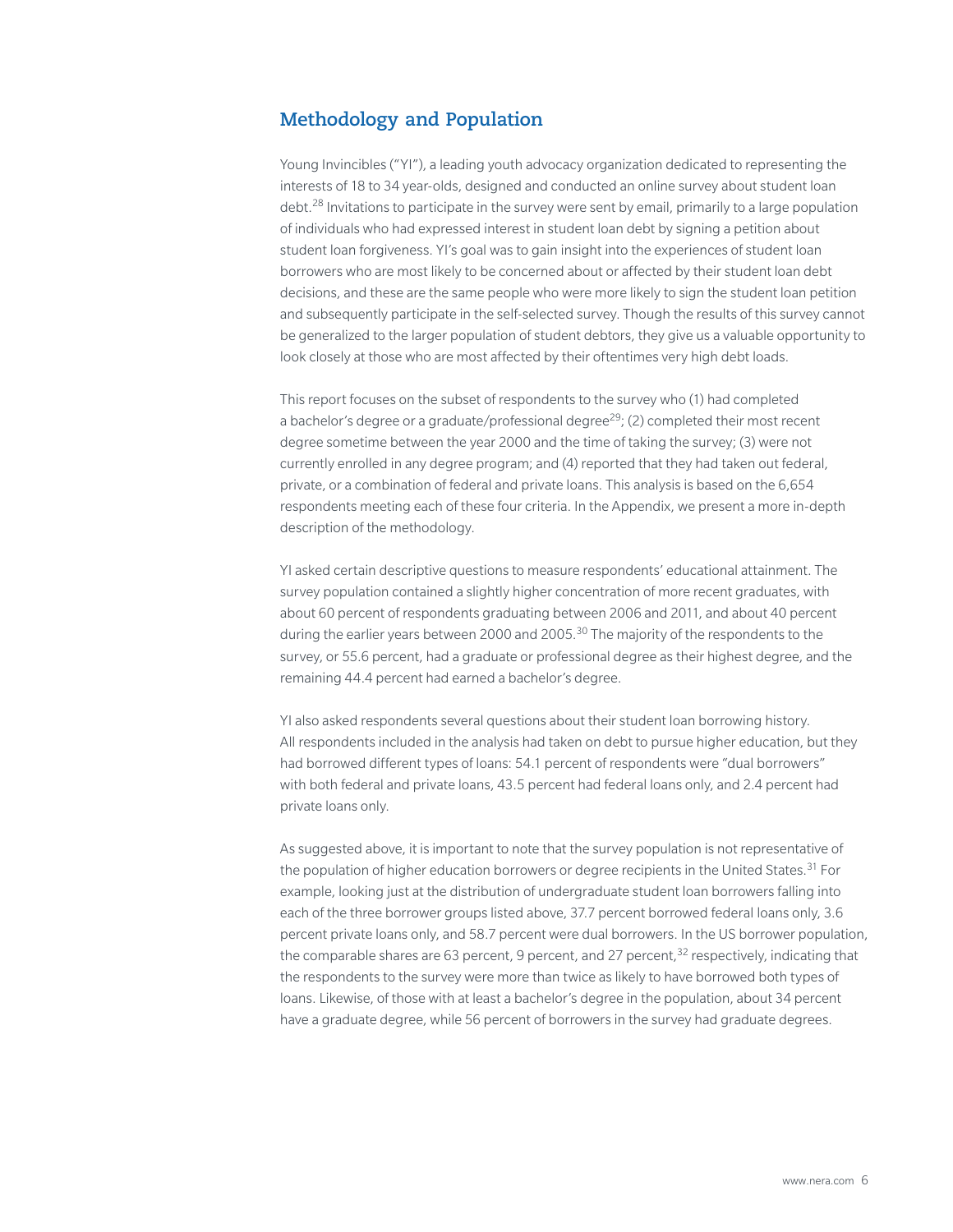Overall, then, the respondents included in our analysis are recent graduates of degree programs who are, on average, more highly educated and more likely to be dual borrowers than the average American student. Since graduate students and dual borrowers are more likely to have higher debt levels, these factors have likely contributed to our respondents reporting estimated debt amounts that, as we will see below, are on average considerably higher than comparable amounts for the US borrowing population.

### **High-Debt Borrowers**

YI also gathered information on the respondents' estimated $^{33,34}$  amounts of student debt. The most striking feature of the student loan amounts the respondents reported is how large the debt amounts are across all borrower groups. As shown in Table 1, debt amounts for those with federal loans, private loans, and dual borrowers varied, with averages of \$58,000, \$62,000, and \$92,000, respectively. Taking all borrowers into account (i.e., across borrower groups and higher education level), the average amount owed is \$76,000. As compared to the distribution of student borrowers' loan amounts in the United States, about 5 percent have balances at or above \$75,000 (Figure 1). The average respondent to the survey therefore falls into this "top 5 percent" of borrowers by student debt volume.

|               |              |              |          | Dual Borrower |          |               |
|---------------|--------------|--------------|----------|---------------|----------|---------------|
| Statistic     | Federal Only | Private Only | Federal  | Private       | Combined | All Borrowers |
| Mean Debt     | \$58,000     | \$62,000     | \$51,000 | \$40,000      | \$92,000 | \$76,000      |
| Std. Dev.     | \$46,000     | \$53,000     | \$46,000 | \$39,000      | \$63,000 | \$58,000      |
| Std. Dev/Mean | 0.79         | 0.86         | 0.90     | 0.97          | 0.68     | 0.77          |
| N             | 2.854        | 158          | 3.308    | 3.308         | 3,308    | 6,320         |

#### Table 1. **Estimated Student Loan Debt Summary Statistics by Borrower Group, Bachelor's, Graduate, and Professional Degree Recipients**

Notes: Outliers were excluded from these calculations.

Calculations are limited to the subset of respondents who reported loan amounts.

Means and standard deviations are rounded to the nearest thousand.

For the ratio of the standard deviation to the mean, larger values indicate greater variability in the underlying distribution of loan amounts.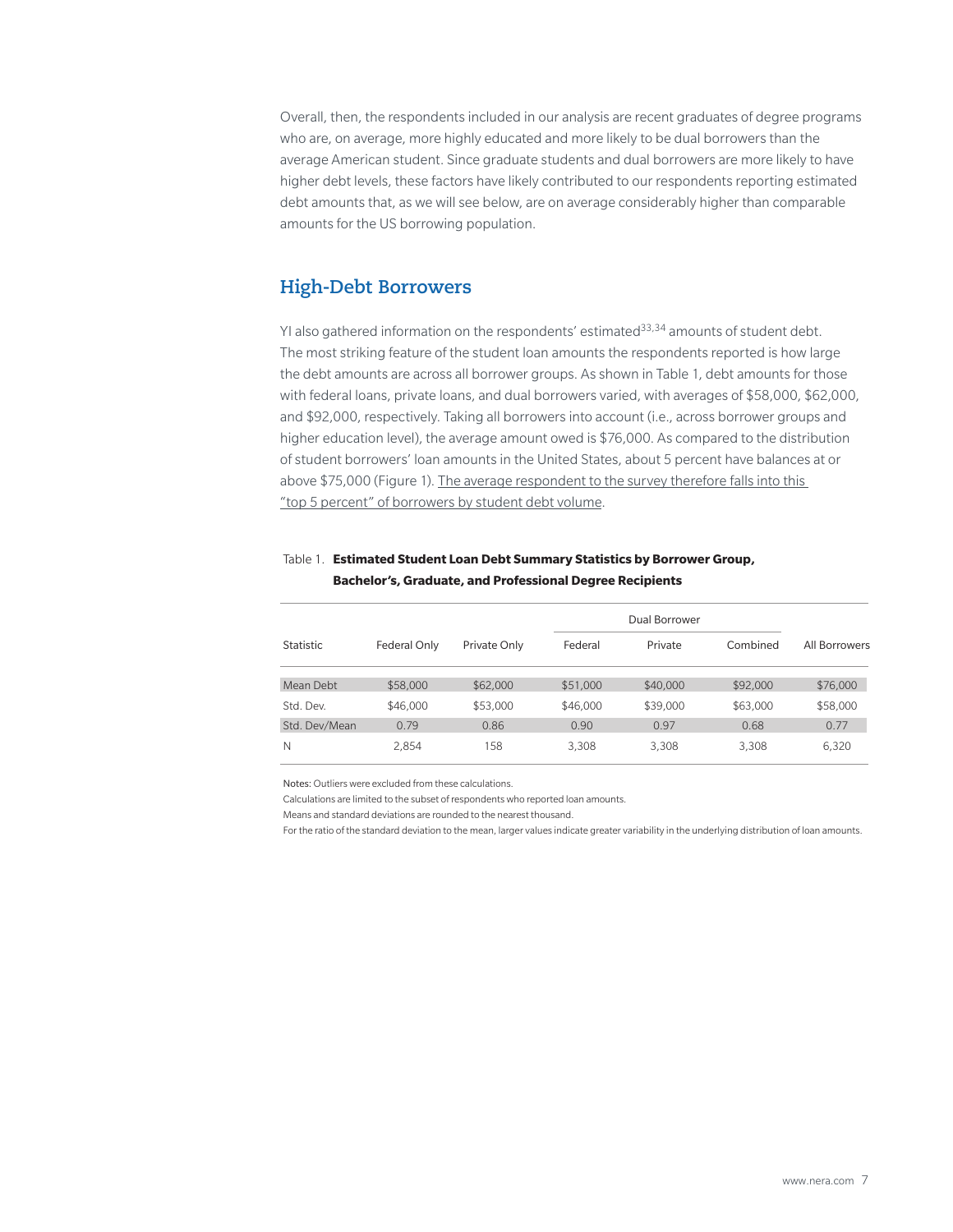While these figures are informative, there is a large amount of variability in the debt amounts reported by respondents at different levels of higher education. For bachelor's degree recipients, the national average amount owed is estimated at just over \$25,000, $35$  but the average for respondents to YI's survey ranged between \$34,000 and \$69,000 depending on the loan type(s) borrowed (Table 2). Estimates of debt levels for all graduate degree recipients with different degree types in the U.S. are around \$40,000 for masters, \$60,000 for doctoral, and \$99,000 for professional,<sup>36</sup> while the average amount of debt for respondents in the survey with a graduate or professional degree was \$93,000 (Table 3). In 2007-2008, only 7 percent of graduate degree recipients in the US had debt levels higher than \$80,000,<sup>37</sup> \$13,000 less than the average amount reported by all graduate degree recipients in the survey.

### Table 2. **Estimated Student Loan Debt Summary Statistics by Borrower Group, Bachelor's Degree Recipients**

|                  |              |              |          | Dual Borrower |          |               |
|------------------|--------------|--------------|----------|---------------|----------|---------------|
| <b>Statistic</b> | Federal Only | Private Only | Federal  | Private       | Combined | All Borrowers |
| Mean Debt        | \$34,000     | \$46,000     | \$30,000 | \$39,000      | \$69,000 | \$54,000      |
| Std. Dev.        | \$25,000     | \$37,000     | \$24,000 | \$38,000      | \$46,000 | \$43,000      |
| Std. Dev/Mean    | 0.75         | 0.81         | 0.81     | 0.97          | 0.67     | 0.78          |
| N                | 1.098        | 101          | 1.607    | 1.607         | 1.607    | 2,806         |

Notes: Outliers were excluded from these calculations.

Calculations are limited to the subset of respondents who reported loan amounts.

Means and standard deviations are rounded to the nearest thousand.

For the ratio of the standard deviation to the mean, larger values indicate greater variability in the underlying distribution of loan amounts.

#### Table 3. **Estimated Student Loan Debt Summary Statistics by Borrower Group, Graduate or Professional Degree Recipients**

|               |              | Private Only |          | Dual Borrower |           |               |
|---------------|--------------|--------------|----------|---------------|-----------|---------------|
| Statistic     | Federal Only |              | Federal  | Private       | Combined  | All Borrowers |
| Mean Debt     | \$73,000     | \$90,000     | \$71,000 | \$42,000      | \$113,000 | \$93,000      |
| Std. Dev.     | \$49,000     | \$65,000     | \$53,000 | \$40,000      | \$68,000  | \$63,000      |
| Std. Dev/Mean | 0.67         | 0.72         | 0.75     | 0.95          | 0.60      | 0.68          |
| N             | 1.756        | 57           | 1.701    | 1.701         | 1.701     | 3,514         |

Notes: Outliers were excluded from these calculations.

Calculations are limited to the subset of respondents who reported loan amounts.

Means and standard deviations are rounded to the nearest thousand.

For the ratio of the standard deviation to the mean, larger values indicate greater variability in the underlying distribution of loan amounts.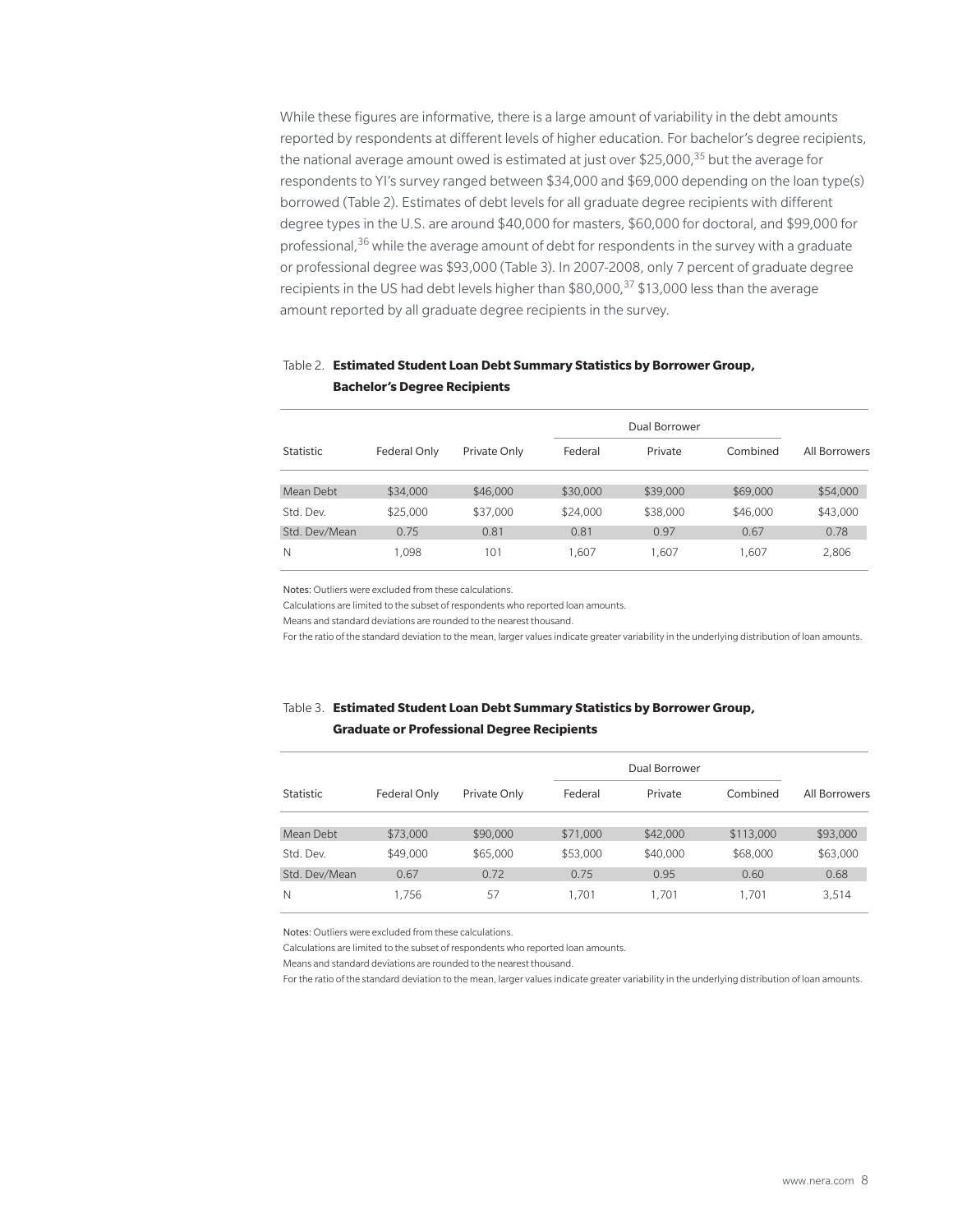Perhaps due in part to these higher than average loan amounts, the majority, or 53 percent, of borrowers with private loan debt said that they disagreed "that I will be able to pay off all the [student loans] I have borrowed" (Figure 2). While 45 percent of respondents with private loans only agreed with the statement, only 33 percent of dual borrowers agreed—this difference is likely due to the real or perceived higher financial burden imposed by having two different loan types.



#### Figure 2. **Private Borrowers' Belief in Their Ability to Pay Off Loans**

Note: Includes both dual borrowers and borrowers with private loans only.

# **Voices of Debtors**

YI asked respondents open-ended questions intended to gather information about different aspects of borrowers' loan experiences, and many respondents answered openly and quite often in great detail. Many of their stories give the reader a sense of voices that want to be heard. Below, we describe the main themes that emerged from the respondents' stories.

To begin, YI's survey included one open-ended question that was designed to elicit information about what respondents did and/or did not understand about their student loans' repayment plans. Respondents were asked to respond to the following question:

"How well did you understand your student loan's repayment plan when you borrowed it? Did you experience any surprises when you started paying off your loan(s)?"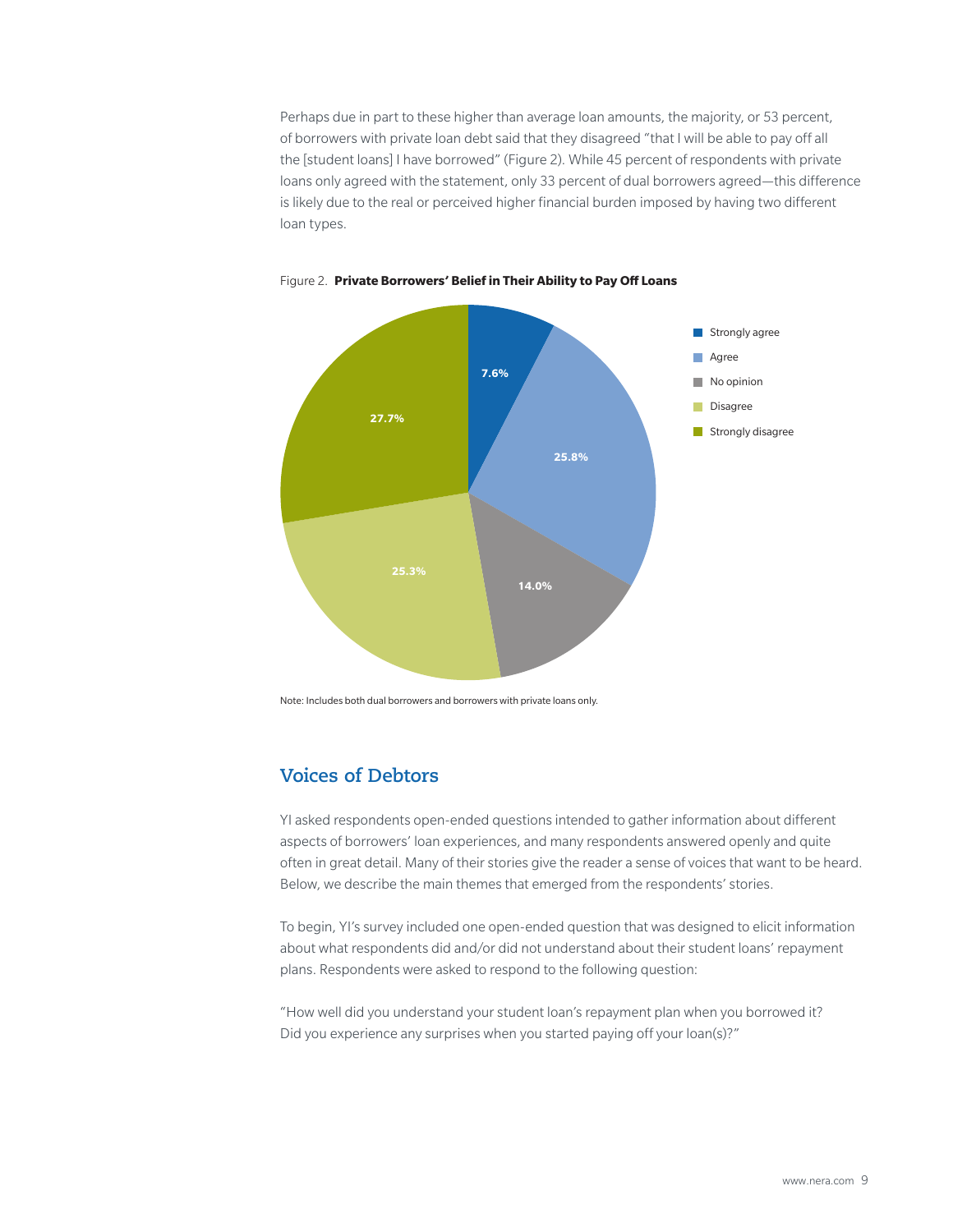The results were striking. About **65 percent** of respondents said they misunderstood or were surprised by some aspect(s) of their loan(s). Many used their response to this question as an opportunity to voice their concerns, frustrations, or confusion about the student loan process. In particular, the extent to which some respondents expressed clearly and openly the negative impact that their student loans have had on their lives was troubling. To provide just a few examples:

"Obviously, I understood that I would have to repay my loans upon graduation. However, I did not realize how much interest would take part… I know I was naive in not considering the long-term when taking out loans originally, but I wanted an education, and my family was not able to support me financially. I feel now that I am being punished for my desire to pursue a higher education in that I do not foresee any relief from this debt, not until I'm nearing retirement, if retirement is even an option anymore."

–*R11967, Federal Loan, \$70,000*

"I did not fully understand the extent of what I was getting myself into. All I knew was in order to pay tuition, I would need to take out private and federal loans. I was also repeatedly told by several people that I would easily be able to pay off the amount, even though it seemed pretty steep. When I graduated and fully did the math, I knew I was in trouble."

–*R2538, Dual Borrower, \$150,000*

"Looking back, I wish I asked a million more questions than what I did, but at the same time, I don't think I knew what to ask. Nothing was really that clear, and the "adults" helping me out may not have been as knowledgeable as I initially thought they were on the subject. I certainly would have done it all differently if I knew then what I know now." –*R2538. Dual Borrower, \$150,000* 

To be fair, the loan process did work for some: about **25 percent** of respondents mentioned some aspect of their student loan that they understood or that did not surprise them. Many of these borrowers said that they understood the terms of their loans when they took them out, and that they were able to begin repayment without problems or misunderstanding. For these debtors, the student loan process was straightforward. For example:

"[I understood] Very well. I payed the interest while I was in school which was suggested by the borrower. I had no surprises and the payments are easy to complete with autopay options."

–*R4682, Federal Loan(s), \$19,000*

"I fully understood the repayment plan, no surprises."

–*R6606, Dual Borrower, \$170,000*

However, even within this group, there were many respondents who said that, although they had indeed understood the terms of their repayment, they had not truly realized the implications their debt would have on their lives.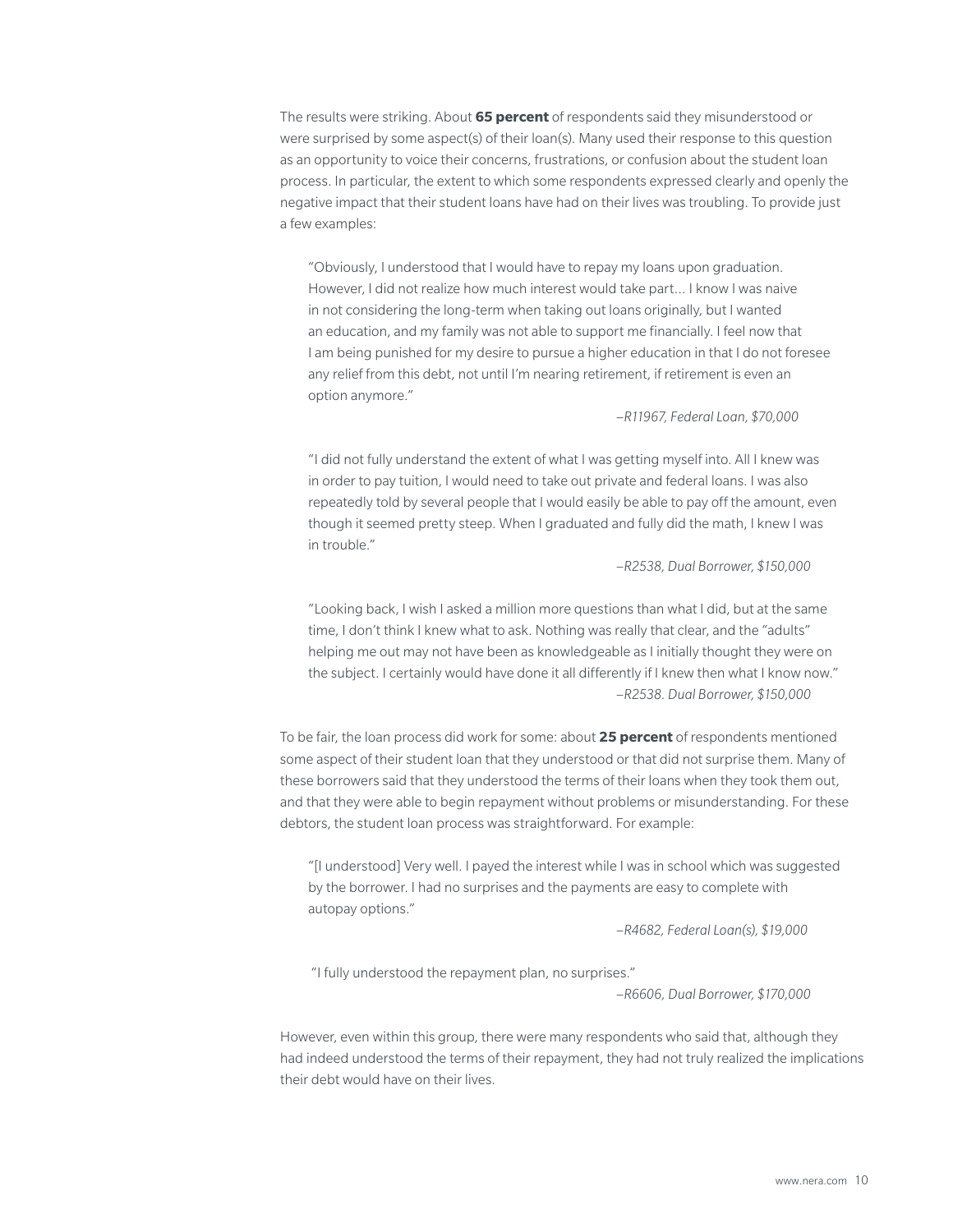"I understood it, but the reality of it never really sunk in. I understood I would have to pay back all that money, but did not realize how hard it would be to find a job that paid well enough to do that in a reasonable amount of time."

–*R6694, Dual Borrower, \$40,000*

"I understood that it would take 20 years to pay off and that it would take a chunk of my pay check each month but I didn't realize it would be forcing me on making decisions of where I can work and how to continue to go without so much to pay it." –*R5022, Federal Loan(s), \$42,000* 

Even when student loan borrowers understand the terms and conditions of their loan agreements on the surface, it is clearly difficult for some to process the whole picture. On the one hand, they are acutely aware of the importance of obtaining a college degree, but on the other, it is difficult to anticipate what impact student debt will have on their lives after graduation, particularly in a difficult economy. It is unknown how many of the federal borrowers experiencing economic hardship who responded to the survey knew about or could have taken advantage of income-sensitive repayment options such as income-based repayment.<sup>38</sup>

In the remainder of this report, we focus on the approximately **65 percent** of respondents for whom the student loan process appears to have not worked very well, i.e., those who explicitly stated there was some aspect of the process that they misunderstood or were surprised by. Some respondents felt taken advantage of and told stories describing predatory lending practices on the part of schools and lenders, and those practices are troubling. However, this survey was not designed to adequately investigate those issues. NERA used YI's survey data to gain insight into the important role that clear, understandable information can and should play in the student loan borrowing process.

# **The Language of Student Lending**

As mentioned above, about **65 percent** of the respondents to YI's survey mentioned that they misunderstood or were surprised by their student loans when asked the general question(s): "How well did you understand your student loan's repayment plan when you borrowed it? Did you experience any surprises when you started paying off your loan(s)?"

In response to this question, there are three specific areas that these respondents mentioned most frequently as sources of misunderstanding or surprise: (1) repayment terms, (2) monthly payments, and (3) interest rates. Taken together, about **40 percent** of respondents mentioned one or more of these factors.39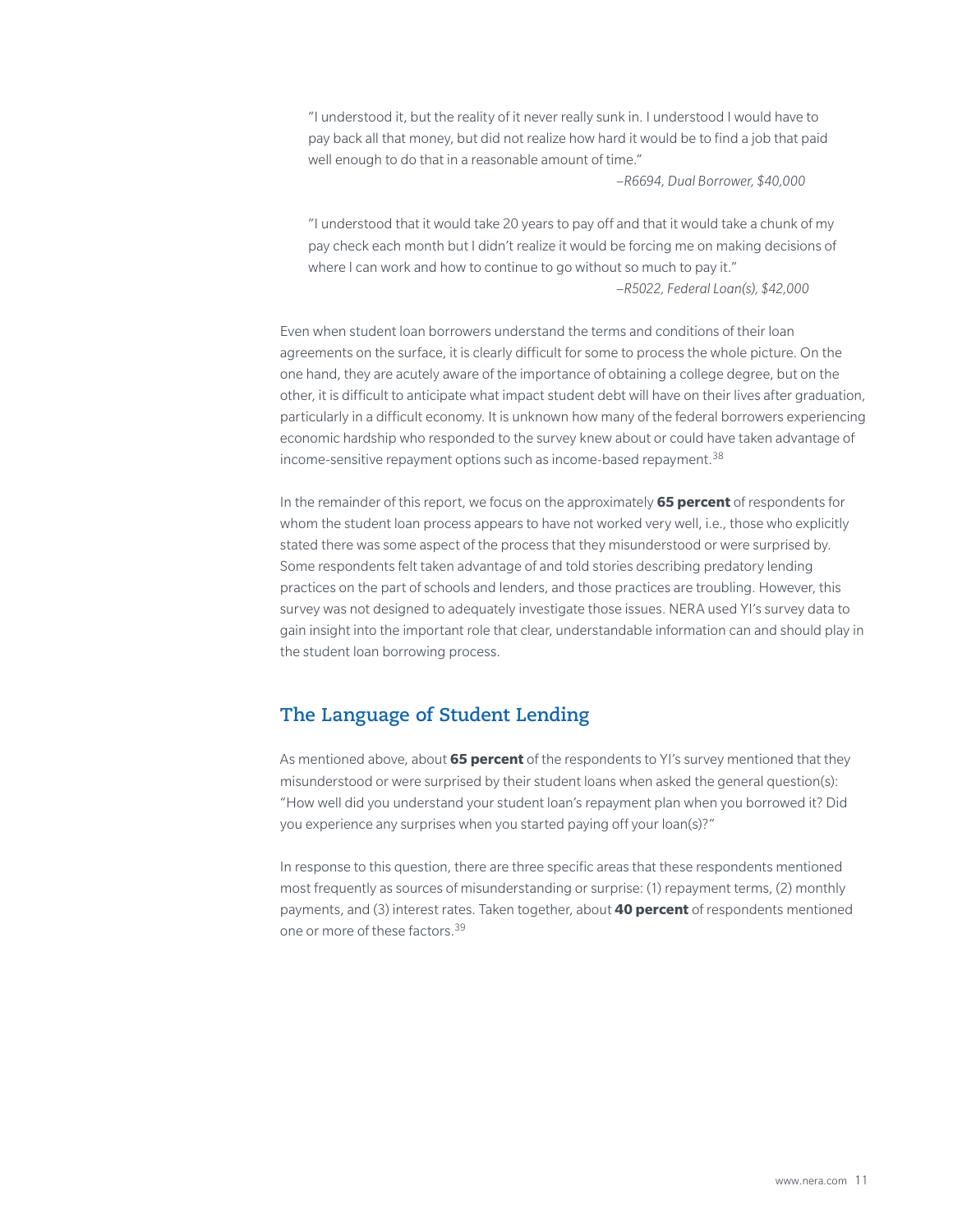#### **Repayment Terms**

About **20 percent** of respondents mentioned that their student loans' repayment terms were a source of misunderstanding and/or surprise. In many cases, respondents expressed a general sense of misunderstanding or surprise about their loans' repayment terms:

"I was clueless as to what the repayment plan would be. I just knew that I would have to pay it back, and failure to pay it back would mean bad credit."

–*R6428, Federal Loan(s), \$27,000*

"I didn't understand the repayment plan when I borrowed, but knew I had to take out loans to pay for school."

–*R11892, Dual Borrower, \$76,000*

"I was incredibly surprised to find out that what they had promised in repayment plans (and what I was planning on) was not actually what I was given as an option. I feel lied to, preyed upon and left without a chance in the world. Now, I must choose between food and paying my student loans - over half of my income goes toward my loans." –*R5659, Private Loan(s), \$150,000*

Responses like these suggest that there are many people who are borrowing for school but who do not understand the terms and conditions of their borrowing choices, and/or were not presented with repayment options in a comprehensible manner. More specifically, many respondents said that they misunderstood or were surprised by the length of time it would take them to repay their student loans, while others mentioned misunderstanding of their repayment options:

"[I didn't understand/was surprised] That if you don't substantially overpay every month, you will be paying off student debt you entire life. I feel like my first few years of my career are essentially like being an indentured servant."

–*R2951, Dual Borrower, \$65,000*

"After graduation, I did not really understand the amount of time it would take for me to actually pay off the loans I had taken out for my college education. With the drop in the economy and the fact that I was barely able to make my monthly payment, I knew I was in for a long, terrible road of student loan payments."

–*R4585, Federal Loan(s), \$18,000*

"I did not understand my loan's repayment plan. It was not until I had graduated and was in the midst of repayment did I realize I was not eligible for any alternative repayment options. For several years I had been sent paperwork on my (supposed) repayment options. However, none of it was applicable to me."

–*R13404, Dual Borrower, \$55,000*

Confusion over length of repayment and types of repayment plans available is likely conflated with misunderstanding of the expected monthly loan payment and how interest accrues over time—both topics that we describe in further detail, below.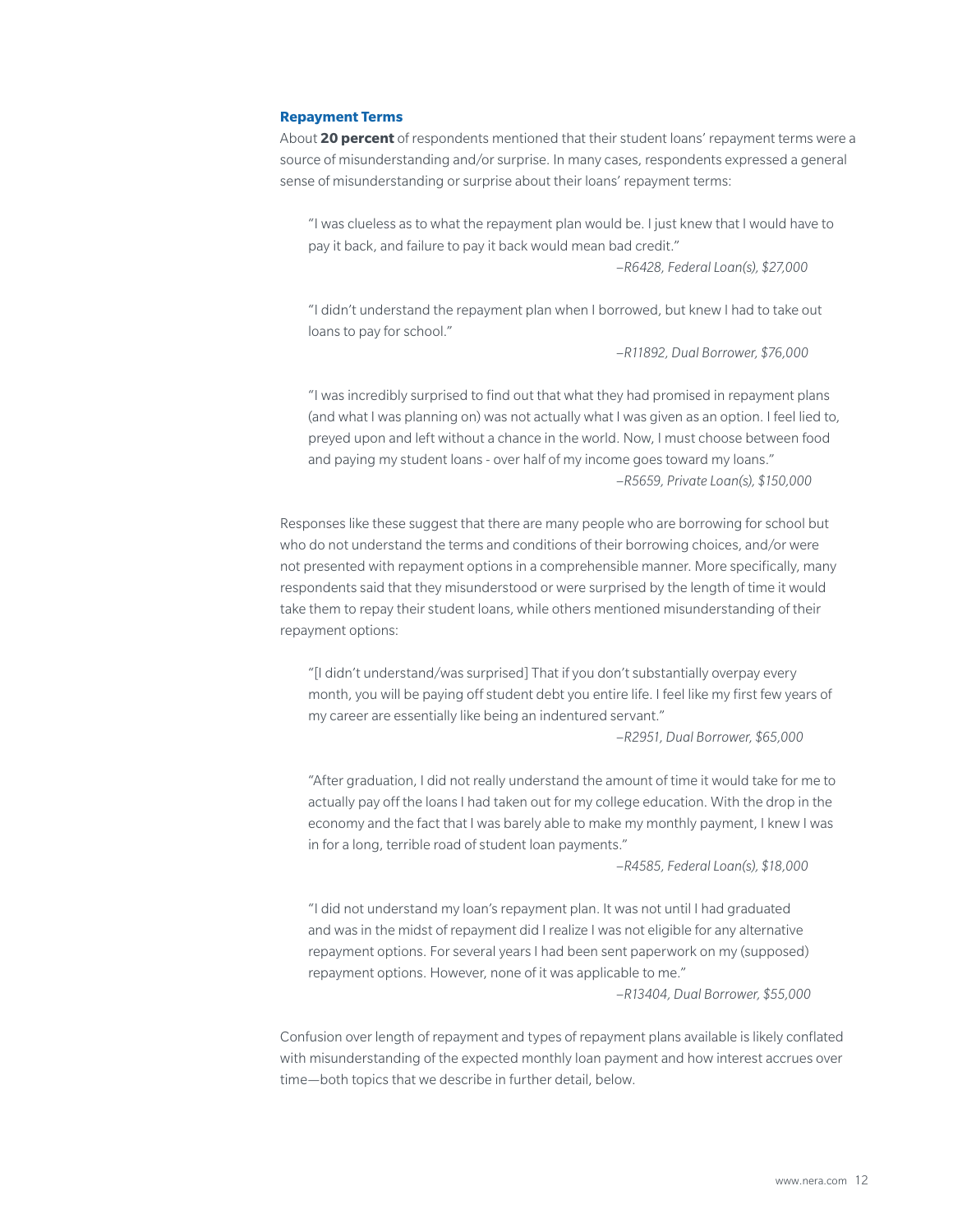#### **Monthly Payments**

About **20 percent** of respondents mentioned that the amount of their monthly payments on their student loans were a source of misunderstanding or surprise. In general, it seems that there is a good deal of confusion surrounding how monthly payments are determined. As one respondent put it, "My understanding was almost nil. I understood that I would have to pay back the money, and that there was interest involved, but the fact that the bank would determine how much I was to pay monthly was never explained" (*R7759, Dual Borrower, \$88,000*).

Specifically, many borrowers expressed confusion about their monthly loan payment amounts by commenting on how expensive the payments were, and/or their difficulty understanding how the amount borrowed translates into future monthly repayment obligations. For dual borrowers, the length and amount of monthly payments can vary significantly and cause confusion, as more generous federal repayment options such as income-based repayment or economic hardship deferrals40 are not necessarily available for their private loans. Indeed, many dual borrowers reported negative experiences:

"The only surprises I experienced was just how high my monthly minimum payments for my private loans were. And now, I can not find a way to lower the payments. My education is over, now the bank wants their money. My students loans cost me \$600 dollars a month. I went to school to be able to escape poverty, now I feel I'll never be able to escape it."

–*R1974, Dual Borrower, \$75,000*

"I didn't understand the size of the monthly payments that my loans would translate into after graduation (even on a 30 year plan). I regret attending law school because of the amount of debt that I am in."

–*R1607, Dual Borrower, \$145,000*

"I really had no idea what I was getting into. I never had an ' exit interview' when I graduated. So I had no clue. All of my loan documents were filed out online, I never spoke with a person. I just clicked buttons, got approved, and money showed up in my account. The monthly payment amount they expected from me was a surprise and completely unrealistic"

–*R11543, Dual Borrower, \$96,000*

Certainly, this problem has been exacerbated because students are graduating into a weak economy in which an average of 11.9 percent of the workforce age 18 to 34 was unemployed in 2011.<sup>41</sup> Many people are therefore at a double disadvantage in that they are obligated to make high student loan payments without the job opportunities that they assumed would be available after they had earned their degree(s). Certainly, economic downturns cannot be anticipated prior to borrowing for higher education. Nonetheless, providing borrowers with a numeric value estimating the amount(s) of their monthly payment(s) after graduation would go a long way towards helping all borrowers, especially those with high debt, put their repayment obligations into context. Prototypes are currently being developed for this purpose,42 but their implementation is not yet widespread.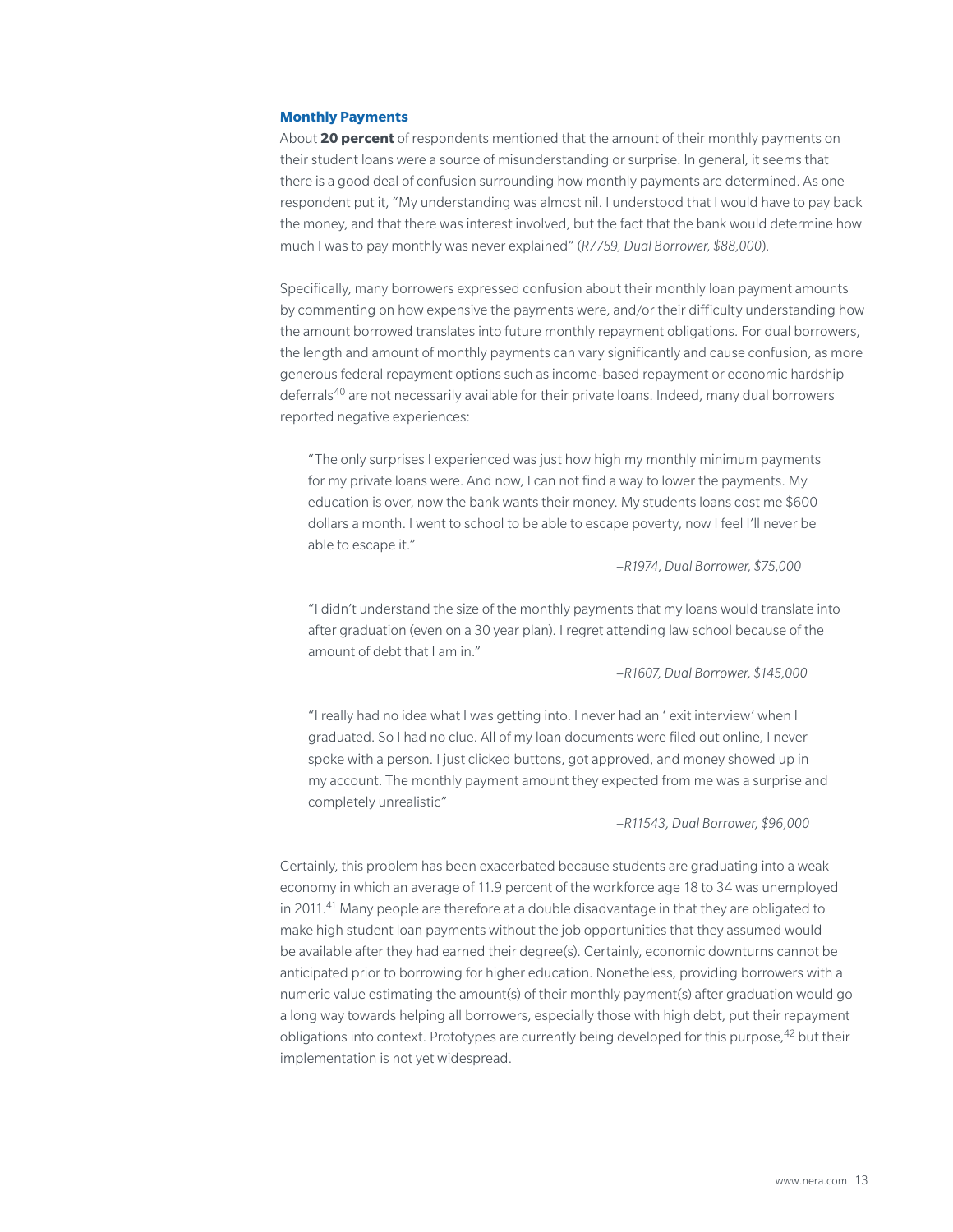#### **Interest Rates**

While many respondents expressed knowledge of low or fixed interest rates being preferable to high or variable interest rates, we also saw that about **15 percent** of respondents specifically mentioned that they misunderstood or were surprised by the interest they would need to pay on their student loans. Many of these respondents did not understand the impact their loans' interest rate would have on the total amount owed, length of repayment, and/or the monthly repayment amount.

"I didn't understand it at all. I figured that if I borrowed \$10k, then I'd have \$10k to pay back later, and all I'd have to do is be frugal for a few years after I got a job to pay things back. I had no idea how much interest was bound to accrue over time. By the time I did understand it, I had racked up quite a lot of loans."

–*R4110, Federal Loan(s), \$70,000* 

"I didn't realize the interest rate was so high on my private loan. It's gained about a thousand dollars in interest each year for the last four years, while I was in school. So now I'm paying off more than I bargained for on a loan that has a larger interest rate than many credit cards. I wasn't aware that would be the case when I signed up for it. I didn't understand how the interest would be calculated."

–*R7483, Dual Borrower, \$65,000*

"I turned to private loans in order to pay for my education. I have been regretting that choice ever since. My loans are variable rate, not subsidized and ineligible for all of the student loan legislation that is being passed by our government. I made a mistake because I was young and uninformed…and I will be paying for the mistake for the next 20 years... if im lucky...."

–*R10665, Private Loan(s), \$110,000*

It seems likely that while many students understand that paying interest in an unavoidable consequence of borrowing, the salient number that they focus on is the amount of principal rather than the amount that will ultimately need to be repaid after interest has been added. Though students with federal loans benefit from lower interest rates, these borrowers likely underestimate how much even these rates could add to the final balance. Private borrowers, whose loans are oftentimes subject to variable interest rates, face the dual dilemma of trying to understand interest rates in general and experiencing surprise and/or confusion when their rates change unexpectedly. For example, these rates can increase to rates as high as credit cards, e.g., in 2008, some hit rates as high as 18 percent.<sup>43</sup>

#### **Summary**

While some respondents reported understanding their loans, about **65 percent** gave answers suggesting that they lacked sufficient knowledge. Some borrowers may have even more difficulty understanding the implications of their student loan decisions given how loan borrowing is fragmented: many students borrow annually and, in many cases, from numerous lenders. Even among borrowers who said they initially understood the terms of their loans, many made inaccurate assumptions about how they would deal with their debt after graduation.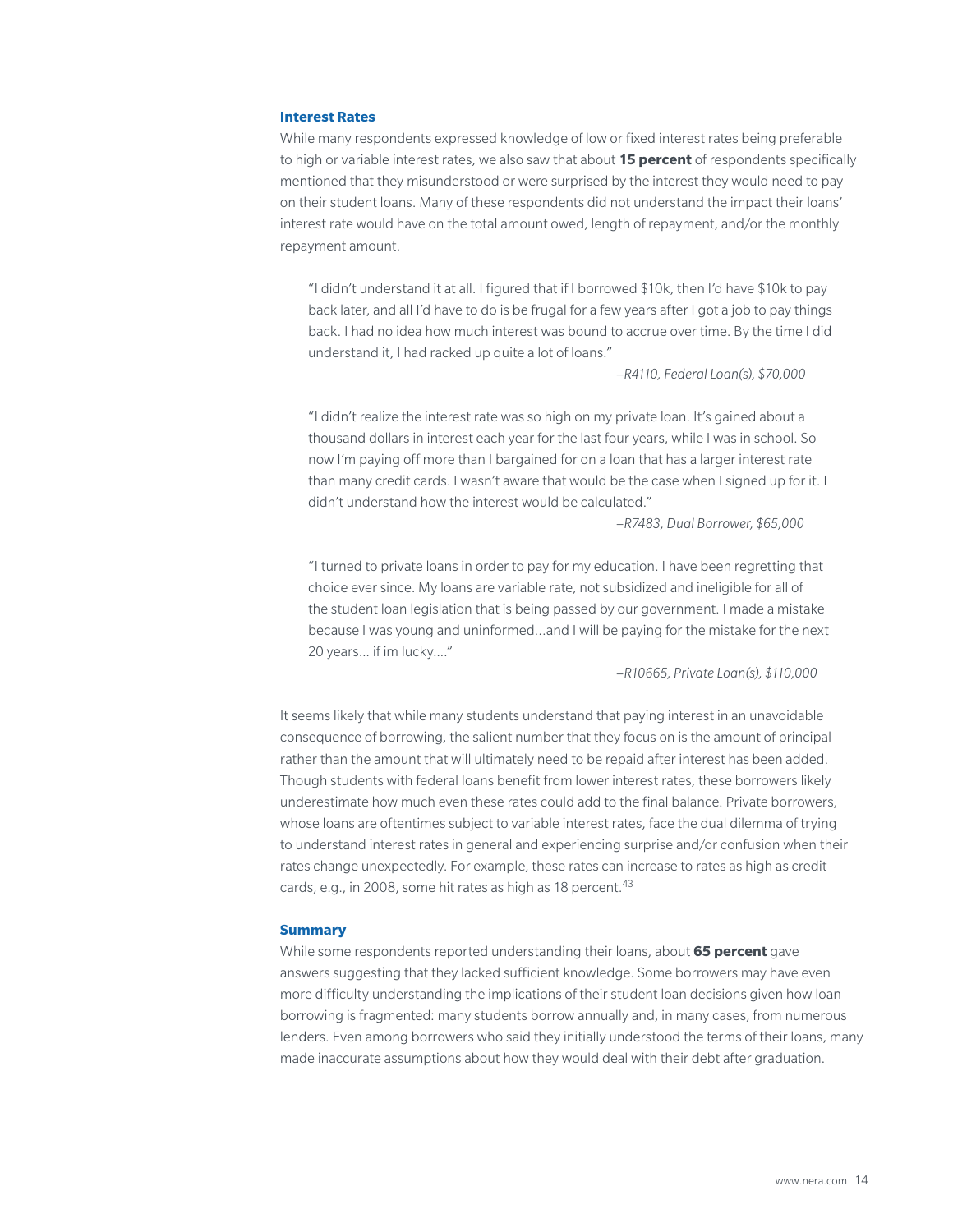Borrowers, many of whom are highly indebted, have shared their stories with us in hopes that something will be done to help. As a result of their pursuit of higher education, some now are plagued by worry about "whether I will ever fully pay off this loan" (*R1226, Federal Loan(s), \$45,000*), are discouraged because they see "no way to get ahead in life, no way to support myself, and no way to be happy being weighed down by an incredulous dollar sign" (*R4175, Dual Borrower, \$76,000*), and are disheartened that "[t]he whole situation makes me feel pretty hopeless" (*R11152, Federal Loan(s), \$70,000*). In light of a weak American economy, many graduates find themselves in an unanticipated financial situation with huge implications.

## **Salient Factors in the Borrowing Decision**

YI also asked respondents open-ended questions about why they chose to borrow the types of student loans that they did. Their answers offer insight into what is important to borrowers when they are choosing which type of loans to take out, and what information may or may not have been provided to borrowers as they made those decisions. Each borrower group was asked an open-ended question that was tailored specifically to the type of loan(s) the respondents had borrowed. Since federal and private loans have very different features, respondents' explanations for their borrowing choices varied quite a bit between these groups. Below, we give an overview of what respondents told YI about which factors were salient in their loan choices.

#### **Federal loans only**

Borrowers of federal loans only were asked "Why did you choose to take out federal loans, as opposed to private loans?" The most commonly cited reason for choosing federal loans only was related to the features of federal loan interest rates, including lower and/or fixed interest rates. Approximately **40 percent** of federal-only respondents mentioned this, and many gave responses such as the following:

"I heard that federal loan interest was cheaper and that it was the "better" of my two choices. People warned against private loans because they didn't have the subsidized option and that they weren't as tightly monitored, so there was a chance that they could hike up interest at any time."

–*R3768, Federal Loan(s),\$30,000*

"Because I was promised that it would be easier to repay being that the interest rate is lower."

–*R8958, Federal Loan(s), \$75,000*

Another reason for taking out federal loans that respondents frequently mentioned was that they were easily available and were oftentimes offered by the school as a result of their filling out the Free Application for Student Financial Aid ("FAFSA"), which is completed by large shares of both undergraduate and graduate students.44

"Because they have better interest rates and I got them by filling out my FAFSA." –*Respondent 12149, Federal Loan(s), \$115,000*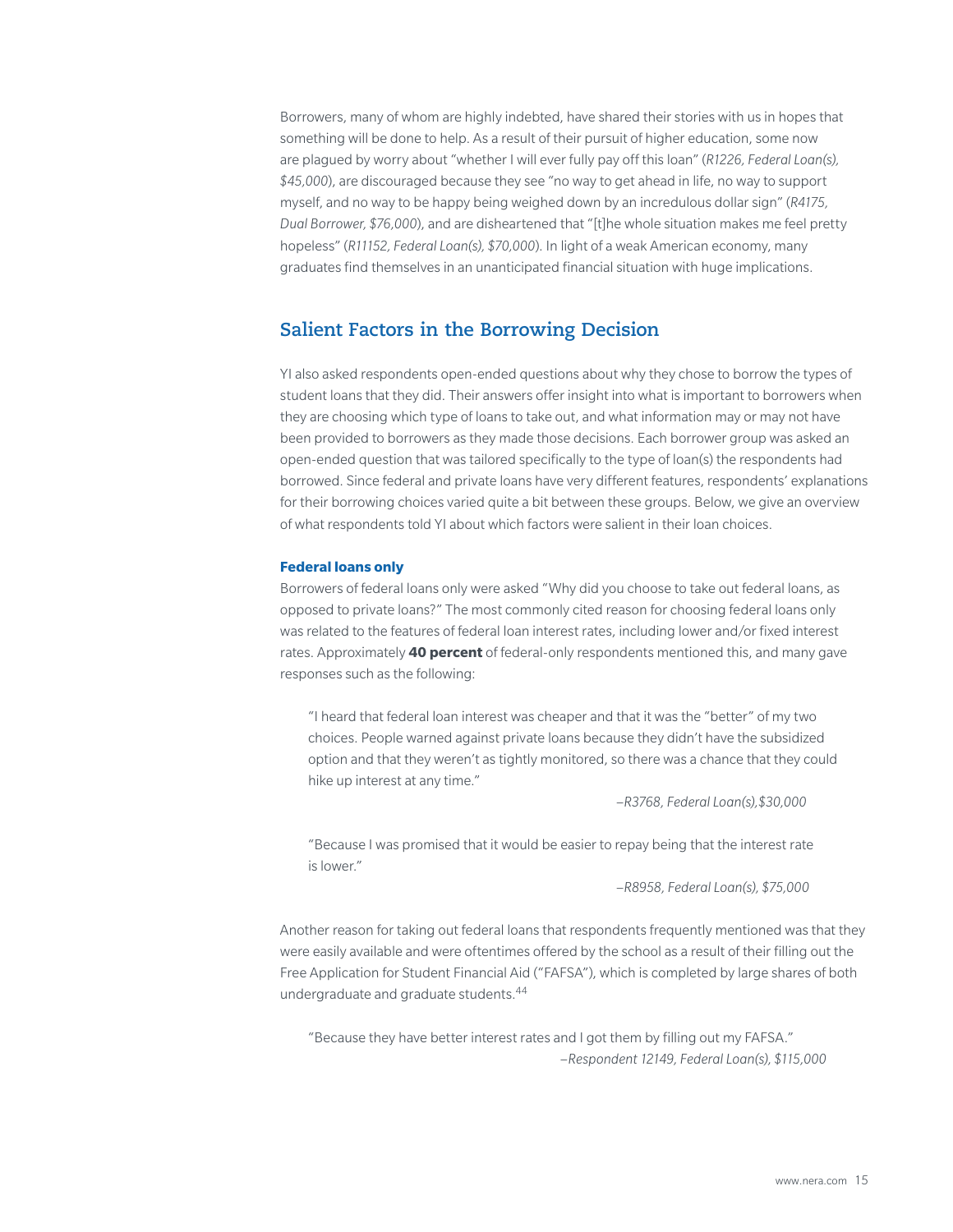"The rates were better and the process was streamlined through my school." –*R13434, Federal Loan(s), \$120,000*

The survey results illustrate that many borrowers are aware (a) of the benefits of borrowing federal loans, (b) and that the FAFSA streamlines the borrowing process through the borrowers' school. Because these loans are oftentimes seen as "good debt" and are relatively easy to obtain for many borrowers, it is imperative for schools to educate federal borrowers about their options.

#### **Private loans only**

YI asked private-only borrowers, "Why did you choose to take out private student loans, as opposed to federal loans?" The most frequently mentioned reason for taking out only private loans was because the borrower was ineligible for federal loans. Respondents cited many reasons for this, including family income, type of school or program attended, or residency status. In total, around 35 percent of private-only respondents mentioned this theme, and most borrowers mentioned reasons related to their parents' income:

"Despite my living 2,000 miles away and being financially independent, the federal loan programs based my eligibility on my parents' incomes, thus I was not eligible for federal loans nearly large enough to cover tuition, let alone rent/food/etcetera."

–*R2466, Private Loan(s), \$200,000*

"Because my parent's income bracket was in the high range, I wasn't able to get subsidized loans. I wasn't declared financially independent from my parent's income until my last two semesters of college."

–*R6187, Private Loan(s), \$29,000*

These comments suggest that the government's method of determining federal loan eligibility may not, in some cases, have sufficient flexibility to account for circumstances where borrowers need aid.45 In addition, there are also other federal options that are not based on parental income, including unsubsidized Stafford loans or Parent and Graduate PLUS loans, which borrowers may not fully understand or have even received information about.

#### **Dual Borrowers**

Like private-only borrowers, dual borrowers with both federal and private student loan debt talked mainly about the circumstances that led them to take out both kinds of loans. About **50 percent** of dual borrowers told us that they took out private loans to cover costs that federal loans did not cover.

"The federal loans were presented to me as finanical aid from my university, and had decent interest rates. However they still did not come close to covering the cost of my education, so the majority of my loans are private."

–*R551, Dual Borrower, \$116,000*

"Because of the limits placed on the amount I could borrow through Federal loans, I was required to go to private lenders; otherwise I could not afford school and would forfeit my grants and scholarship."

–*R3527, Dual Borrower, \$63,000*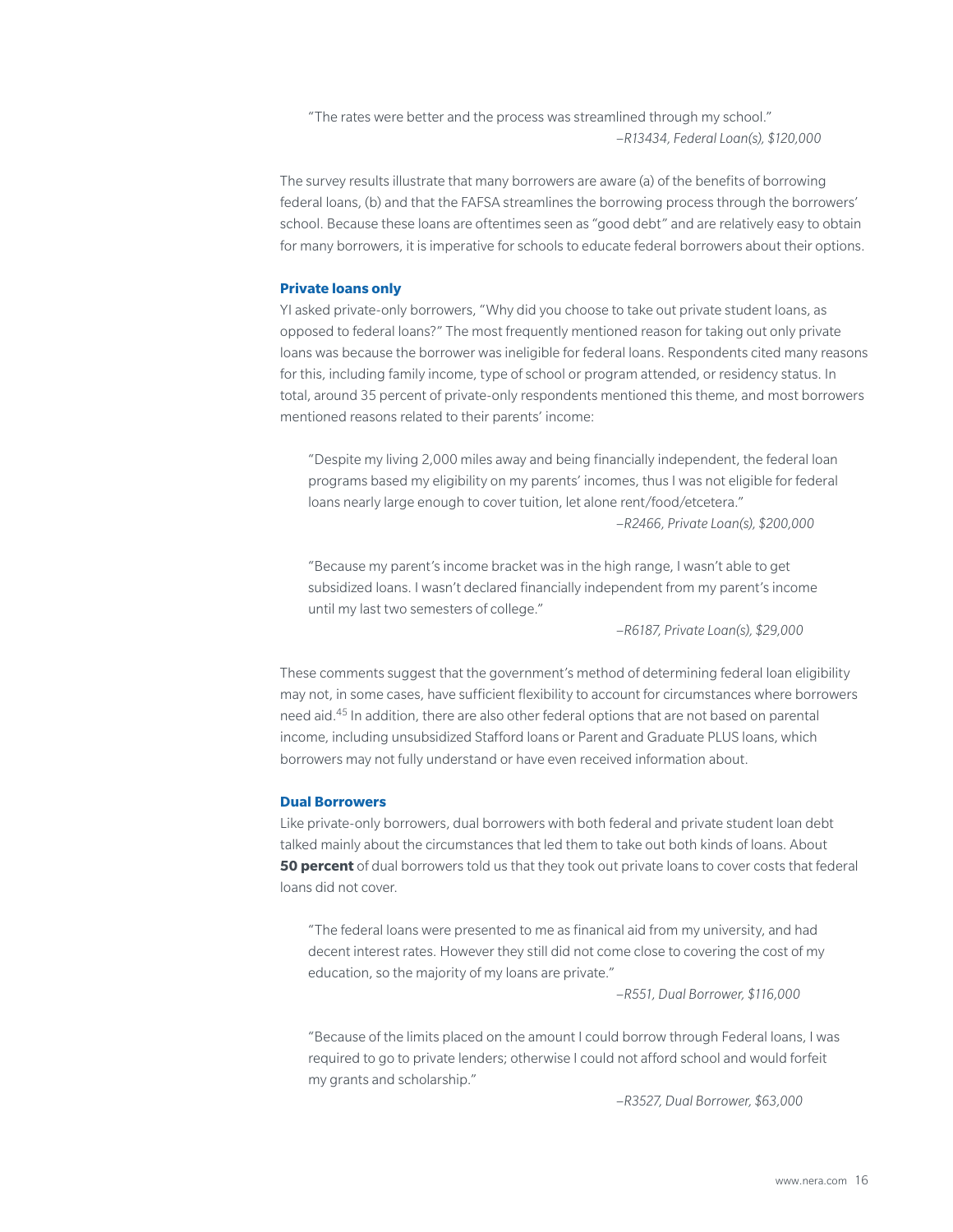"Because I had no other way to pay for school, and did not fully understand how much I would need to pay back each month. Private loans were easy to take out in order to fulfill tuition obligations that were outstanding after the federal loans were deducted." –*R5013, Dual Borrower, \$80,000*

While it is possible that many of our respondents did indeed max out their federal loan options before turning to private loans to cover costs, the available national statistics suggest that many likely did not. For example, in 2007-2008, of undergraduate student loan borrowers with both federal (Stafford) and private loans, less than half, or 46 percent, actually maxed out their federal loan options.<sup>46</sup> Of the remaining 54 percent, 31 percent did not max out their federal options; 11 percent applied for, but did not accept federal aid; and 12 percent did not even apply for federal aid.

For dual borrowers in particular, we worry about two trends that are operating in parallel: (1) the price of higher education continues to rise, $47$  and so too does (2) the importance of obtaining a higher education in order to increase future earnings potential.<sup>48</sup> Given these trends, students who cannot afford the full price of higher education may find themselves in a position where they feel that they must borrow in order to get a degree. If these students are not aware that their best financial bet is to maximize their federal borrowing, they may unwisely take out private loans to cover their remaining education expenses.

# **The Role of the College**

We have seen that the respondents to YI's survey are more indebted relative to the population of degree holders in the United States, and they have expressed many aspects of their borrowing that they misunderstood or were surprised by. These trends raise questions as to what sources of information borrowers rely upon in assisting them with their student loan decision-making. Because borrowers generally must interact with their colleges' financial aid office about their student loans, colleges often serve as one of the main sources of student loan information for students. As The Institute for College Access and Success puts it, "[c]ollege financial aid offices have a unique opportunity—and responsibility—to help students and families make informed and careful decisions about both how, and how much, to borrow."49 YI's survey therefore included a number of closed-end questions aimed at providing insight into the role of the school in borrowers' experiences with student loans.

To begin, YI asked all respondents, "Before taking out loans, how did you learn about the loan program you used?" Respondents were able to choose from a list of six options or to specify another source. About two-thirds, or **60 percent**, of respondents reported that they learned about their loan program from a college counselor, and **35 percent** said they learned through a college website—taken together, more than **80 percent** of all respondents named one or both of these two sources (Table 4). Though many borrowers also reported learning about their loans through their bank or through advertising, the college was by far the most frequently selected option. These findings suggest that schools are indeed in a unique position of influence with regard to student borrowing.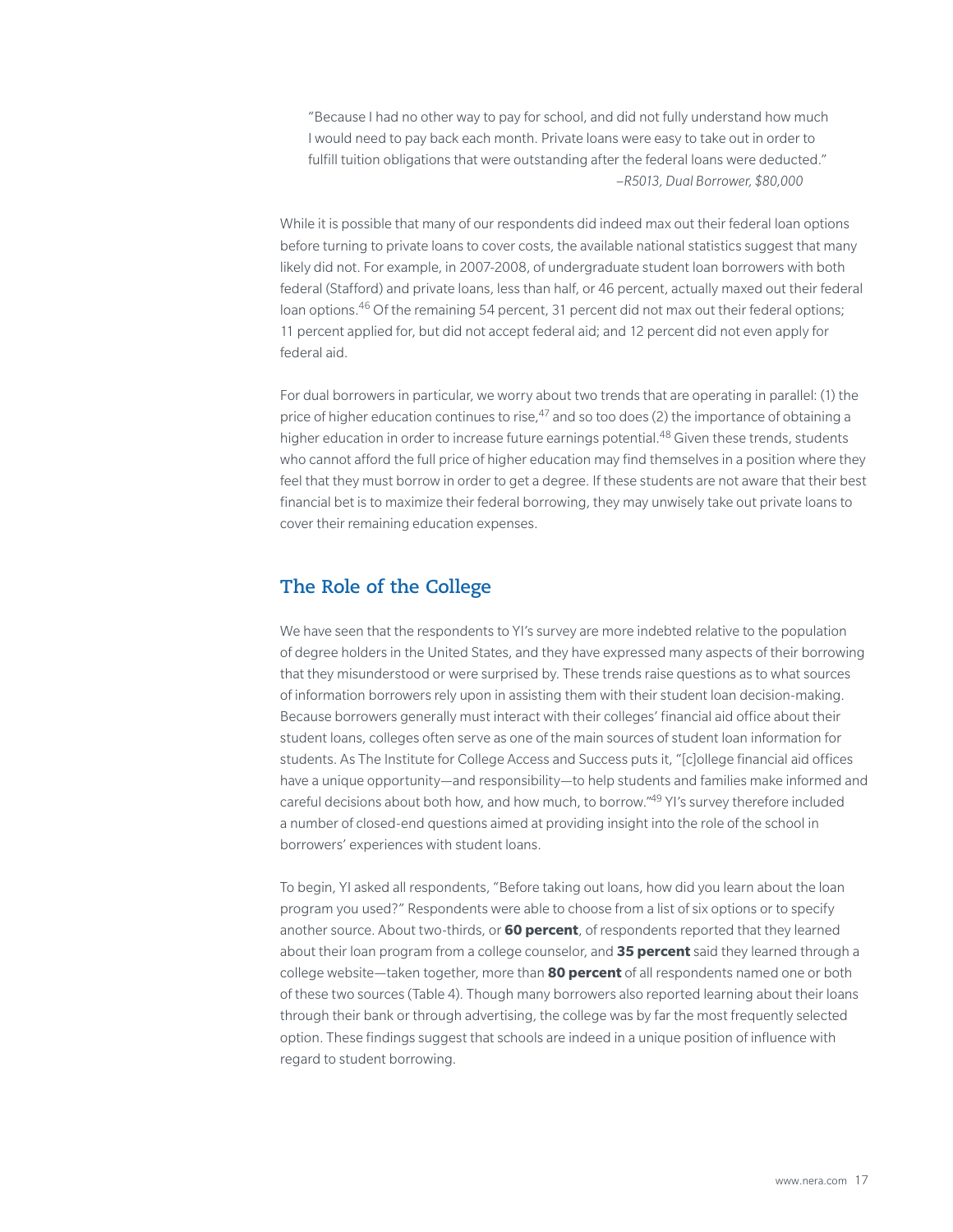Only about 60 percent of private-only borrowers, however, reported obtaining information about their loans from their college, as compared to over 80 percent for borrower groups with federal loans. This should signal the need for special efforts to be made to proactively disseminate information to all borrowers, many of whom may not be aware of their available federal options. Likewise, because private borrowers were at least 6 times more likely than those with federal loans only to obtain student loan information from a bank counselor or website, steps should be taken to ensure that private lenders provide borrowers with clear, understandable information necessary to make educated borrowing decisions.

|                              | <b>Dual Borrowers</b> | Federal Only | Private Only | Total   |
|------------------------------|-----------------------|--------------|--------------|---------|
| College Counselor            | 60.9%                 | 58.9%        | 45.7%        | 59.6%   |
| College Website              | 33.2%                 | 37.1%        | 17.9%        | 34.5%   |
| Both or Either               | 80.8%                 | 83.5%        | 59.9%        | 81.4%   |
| <b>Bank Website</b>          | 14.2%                 | 1.9%         | 11.1%        | 8.8%    |
| <b>Bank Counselor</b>        | 4.0%                  | 1.1%         | 6.8%         | 2.8%    |
| Both or Either               | 17.2%                 | 2.9%         | 17.3%        | 10.9%   |
| Mail Solicitation            | 11.1%                 | 4.5%         | 8.6%         | 8.2%    |
| Advertising <sup>C</sup>     | 2.8%                  | 0.9%         | 1.9%         | 2.0%    |
| Other Specified <sup>D</sup> | 15.9%                 | 17.5%        | 22.8%        | 16.8%   |
| Both, Either, or All         | 27.2%                 | 22.4%        | 32.7%        | 25.3%   |
| N                            | (3, 597)              | (2,895)      | (162)        | (6,654) |

#### Table 4. **How Respondents Learned About the Student Loan Program they Used Prior to Taking out Loans, by Borrower Group** A, B

Notes:

A Respondents could select multiple responses, so totals do not add to 100 percent. Likewise, shares for the subcategories may not add to 100 percent in the "any" category.

B Question Phrasing: "Before taking out loans, how did you learn about the student loan program you used? [Select all that apply or specify "other"]

C "Advertising" includes respondents who selected the response option "Newspaper ad/commercial/billboard/magazine"

D The "Other" category includes all other responses specified by respondents included in the analysis.

Because private student loans are a topic that has recently been subject to increased scrutiny, YI asked several questions of borrowers with private loans. When YI asked respondents with any private loans, "Did marketers approach you or did you see advertisements to take out private student loans?" **more than half** said their school sent them private student loan material (Table 5). Although respondents also reported receiving solicitation to take out private student loans from other sources (e.g., mail, email, web or print advertisements), the school was the most frequently mentioned source of private loan materials. Here again, though, we see that only 35 percent of private-only borrowers reported receiving student loan materials from their schools, as compared to 55 percent for dual borrowers. Taken together, these findings underscore (a) colleges' responsibility to take measures to ensure that all students understand both their private and federal loan borrowing options, and (b) for banks and other private lenders to be required to adequately inform and educate potential borrowers.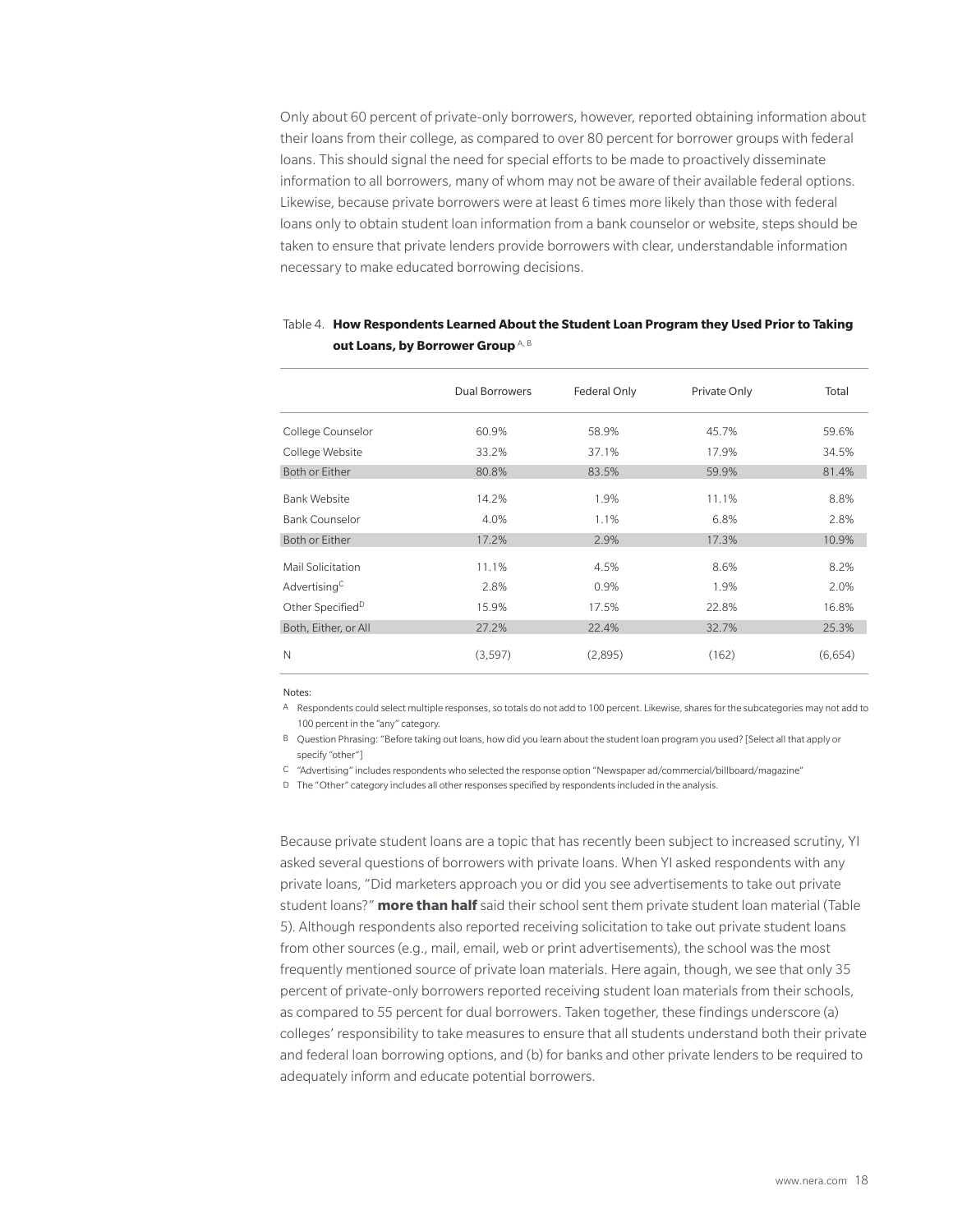#### Table 5. **Private Borrowers' Awareness of Marketing or Advertising to Take Out Private Student Loans by Borrower Group**

| Marketing or Advertising                         | Dual Borrowers | Private Only | Total   |
|--------------------------------------------------|----------------|--------------|---------|
| My school sent me private student loan materials | 54.5%          | 35.2%        | 53.7%   |
| I received mail solicitation                     | 40.8%          | 37.7%        | 40.6%   |
| <b>L</b> received emails                         | 30.8%          | 22.8%        | 30.5%   |
| I saw advertisements when I was surfing the web  | 29.2%          | 35.2%        | 29.4%   |
| I saw magazine or newspaper advertisements       | 11.0%          | 12.3%        | 11.1%   |
| Marketers contacted me over the phone            | 9.2%           | 6.2%         | 9.0%    |
| I received text messages                         | 1.3%           | 0.6%         | 1.3%    |
| Other                                            | 16.3%          | 23.5%        | 16.6%   |
| N                                                | (3, 597)       | (162)        | (3,759) |

Notes: Respondents could select multiple responses, so totals do not add to 100 percent.

Question Phrasing: Did marketers approach you or did you see advertisements to take out private student loans? [Select from list or specify "other"]

This is especially true given that about **two-thirds** of all private-loan borrowers, even those who also had federal loans, said that when they took out private student loans, they did not understand the major differences between private loans and their federal student loan options (Table 6).50 This problem is even worse among private-only borrowers, among whom nearly **80 percent** said they did not understand the difference between loan types.

Indeed, private-only borrowers' verbatim responses to the question asking why they took out the type of loans that they did provide further evidence of this problem. For example:

"I didn't have any idea of the difference; we took the private loans because we ran out of time. I wish I'd known better."

–*R1822, Private Loan(s), \$35,000*

"I wasn't offered much in the way of Federal Loans, so I thought in the long run it would just be easier to have one loan as opposed to two different loans. I didn't understand the vast differences in repayment and interest."

–*R10419, Private Loan(s), \$95,000*

In order for borrowers to make informed decisions, it is critical for them to first understand what their borrowing options are, and what differences may exist between those options.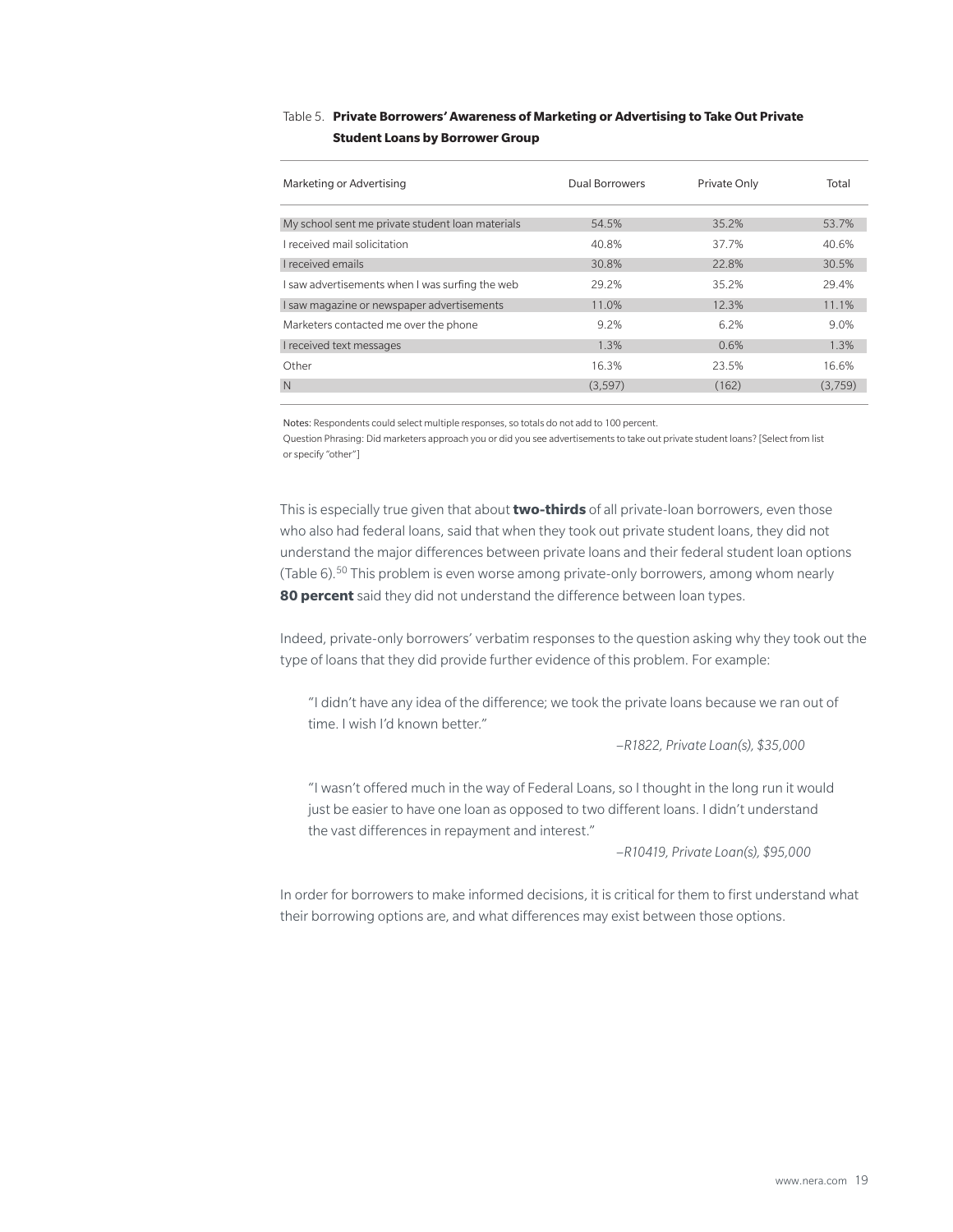| Understood Differences | <b>Dual Borrowers</b> | Private Only | Total   |
|------------------------|-----------------------|--------------|---------|
| Yes                    | 30.0%                 | 18.5%        | 29.5%   |
| No                     | 63.6%                 | 78.4%        | 64.2%   |
| Other                  | 6.3%                  | 3.1%         | 6.2%    |
| <b>Total</b>           | 100%                  | 100%         | 100%    |
| N                      | (3,597)               | (162)        | (3,759) |

#### Table 6. **Did You Understand The Major Differences Between [Private Loan] And Other Federal Student Loan Options?**

Colleges need to take their role in the student loan borrowing process seriously, and the survey results suggest that there is work to be done in this area. To illustrate, **56 percent** of respondents with private loans only said that their school offered them private loans to pay for tuition or other education related expenses. However, nearly **70 percent** of these borrowers said that they were not informed by their loan company, bank, or school about their federal student loan options when they took out their private student loan(s).<sup>51</sup> In addition, **57 percent** disagreed that their school or financial aid office provided them with information relevant to their loans.<sup>52</sup> While colleges are making progress in educating private loan borrowers, it is imperative that more is done: "a college's actions and involvement at crucial decision points in the borrowing process can have an enormous impact on whether students and their families make sound and informed choices about private student loans."53

# **Policy Recommendations**

The experiences of the debtors in this survey provide a helpful platform from which to begin to explore policy solutions. While there is a documented need for better lender oversight<sup>54</sup> and solutions to address rising tuition prices,  $55$  this survey was not targeted to explore these issues. Thus, we cannot use these data to infer which more stringent regulatory or enforcement measures may prevent the more predatory loan practices, or to provide recommendations on how to curb the rising cost of a college education. We can, however, use the respondents' answers to the YI survey questions to guide future work around marketing, disclosures, and student loan literacy. Schools, advocacy organizations, states, and the federal government should all work together to:

- Bolster and enforce the requirement that schools provide clearer guidance as to the differences between private and federal loans, and the terms for each—both through their financial aid offices and on their websites. Require any materials sent out by schools on behalf of affiliated private lenders to provide *easy* comparison to federal options.
- Include better guidance in loan entrance counseling—before students sign a promissory note<sup>56</sup>—focusing on the effect of interest rates, offering a calculator that gives the approximate monthly payment that a debtor may face given the desired loan amount and attached interest rate they are considering, and outlining clear definitions of terms and fees related to repayment.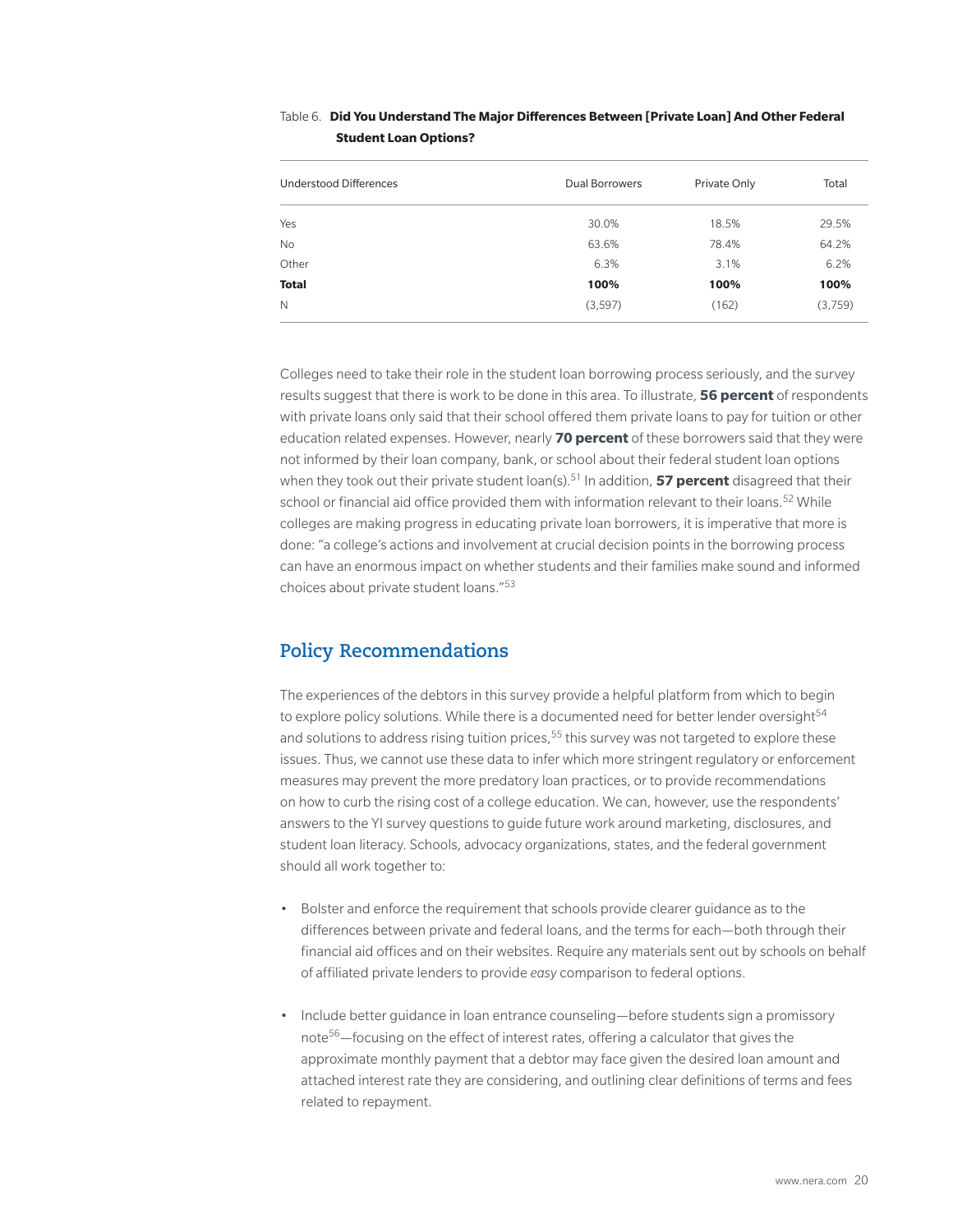- Require loan documents to be understandable and standardized, with repayment terms and potential fees disclosed in a way that is clear for all borrowers.
- Provide more robust information to high-dollar borrowers with federal loans that describe their income-sensitive repayment options. In other words, use federally-required exit counseling to focus on the income-based repayment options available, as well as deferment $57$ and forbearance<sup>58</sup> options.
- Educate earlier. As many borrowers stated, 17 or 18 felt too young to be making the kinds of decisions that would affect the rest of their lives. Providing high school students with the vocabulary to understand student loan debt can help fill the cracks when colleges or others fail to do so.
- Educate those who students rely upon to make loan decisions. Many young students, being themselves uneducated about student loans, rely upon their parents, relatives, or guardians to make their borrowing decisions and to set up their loans. Young people may believe that adults are more knowledgeable, though in many instances this is an incorrect assumption.
- Given the high debt levels of graduate students, increase student loan literacy efforts for students exploring graduate options before they take out the additional debt.

# **Research Recommendations**

In order to truly shape and form effective policy, it is critical that high-quality research is conducted to form a basis for policymakers to make strong, evidence-based decisions and recommendations. While much valuable research on student loan debt has and continues to be conducted, much more specific work is necessary. For example:

- Conducting in-depth, qualitative interviews with different types of student loan borrowers is crucial to gain a better understanding of their student loan literacy and their thought process(es) in making borrowing decisions.
- Developing methods of improving student loan literacy and systematically testing what works well, not so well, or not at all.
- Similarly, developing methods of more effectively presenting student loan information to borrowers and systematically testing what does and does not work in terms of improving their awareness and understanding.
- Conducting well-designed, nationally representative sample surveys of student loan borrowers to gain insights about the student loan process that are generalizable to the population(s) of borrowers of interest.
- Developing more accurate methods or systems for quantifying the amounts owed by private loan borrowers.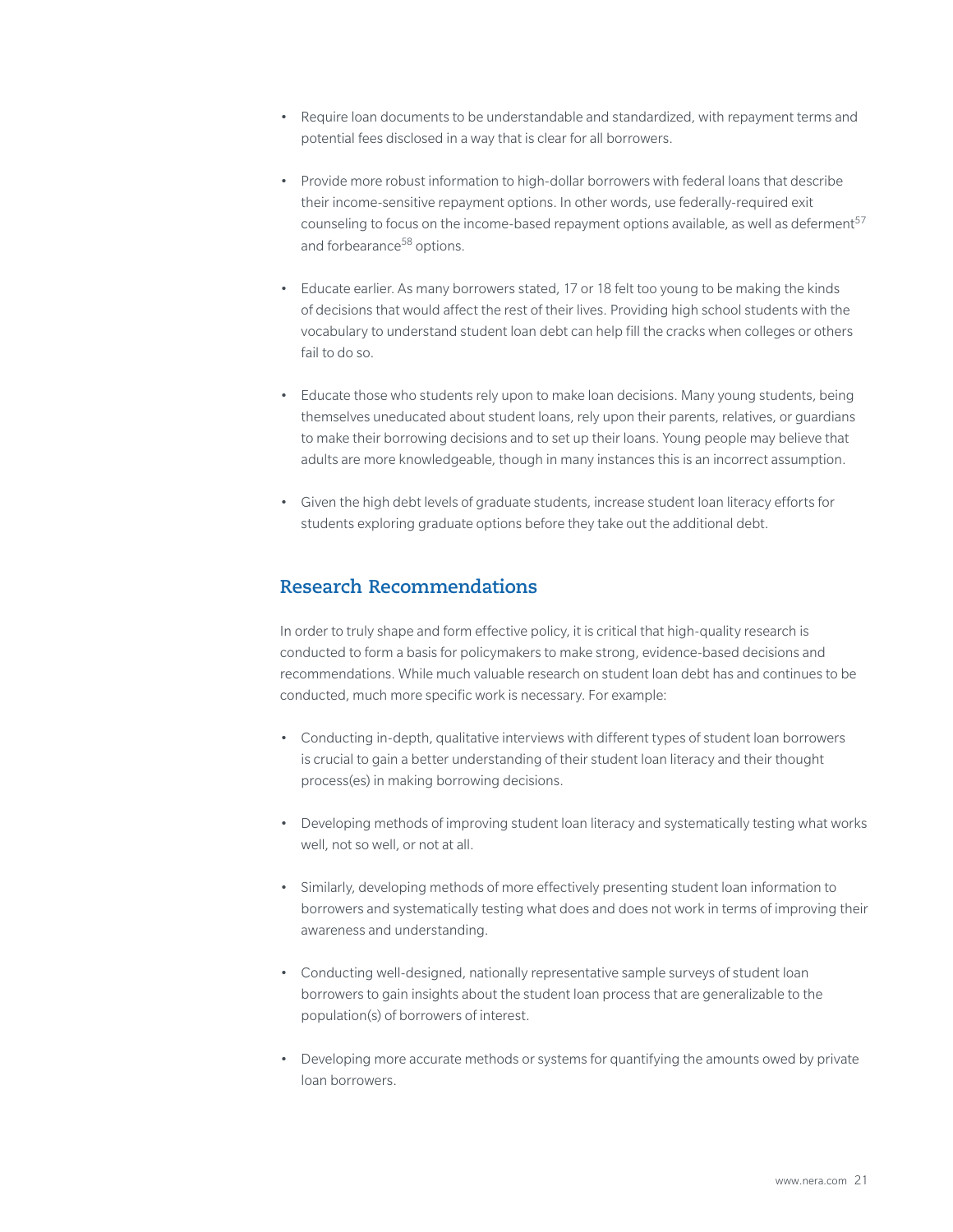• Conducting systematic analysis of "failure." In order to improve the student loan system and ensure that it works for all borrowers, it is critical to understand what is not working (i.e., the failures of the system or of individual borrowers to understand the system) and why.

These are just a few examples of research that could be done to further our understanding of the many issues surrounding student loan debt. By raising awareness of the problems that many borrowers are currently having with their student debt, we encourage researchers and evaluators to think seriously and creatively about how they might build upon the existing research to advance understanding of the issue.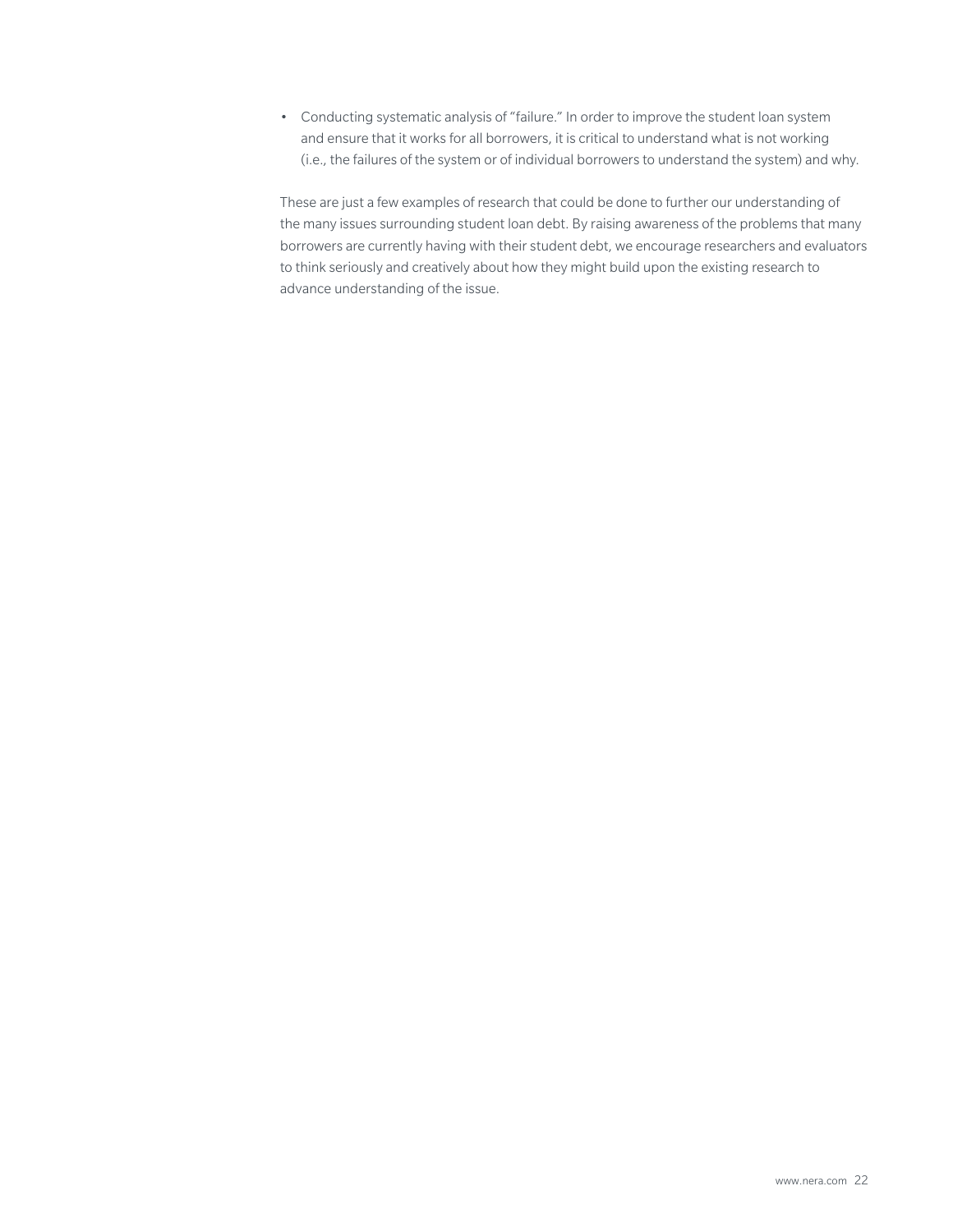# **Appendix**

YI partnered with MoveOn.org and ForgiveStudentLoanDebt.com to conduct an online survey about student loan debt. The purpose of the survey was to gather information in response to the CFPB's request for comments about private education loans and lenders.<sup>59,60</sup> YI designed the survey questionnaire and collected the survey data, and NERA subsequently assisted YI by analyzing the data and writing the report of the findings.

YI and ForgiveStudentLoanDebt sent an email invitation to take the survey to about 380,000 people who had signed a petition for student loan debt relief through efforts led by MoveOn and ForgiveStudentLoanDebt. The email invitation contained a link that the potential respondent could follow to answer the survey questions on another website hosted by Google Docs. Of those invited to participate in the survey, 13,451 actually completed it for a response rate of about 4 percent.<sup>61</sup> As noted in the report, this is a self-selected sample of respondents and our results therefore do not necessarily represent the experiences of any larger population of individuals. Because the survey did not include any demographic questions, we are unable to make comparisons between the survey population and the US population to assess which demographic groups the respondents approximate.

The respondents came from diverse educational backgrounds, including those with associate's/2-year, bachelors, and graduate/professional degrees; people who started college but did not finish; and a small number of people who had never attended college. There was also a diverse cross-section based on when they completed their most recent degree—though most individuals reported relatively recent experiences, there were a number of respondents who reported attending college in the 1970s, 80s, or 90s. Since student loan programs and policies change over time, we limited this population of 13,451 respondents so that our analysis included people between which a fairer comparison could be made. After applying the four criteria described in the Methodology and Population section and making certain exclusions to enhance data quality,<sup>62</sup> we included 6,654 respondents in the analysis.

The survey included both closed-ended and open-ended questions. Because coding openended responses for all 6,654 respondents would have been prohibitively time-consuming, we drew an equal probability sample of the two largest subgroups of respondents: (1) respondents who had federal loans only, and (2) dual borrowers. There were a small number of respondents who borrowed private loans only, and we therefore included all of these respondents in the analysis. In all, our analysis of the open-ended questions includes 1,162 respondents: 162 with private loans only, 452 with federal loans only, and 548 with both types of loans.

We applied weights to the data to account for the fact that dual borrowers and federal-only borrowers make up much larger shares of the population we analyzed than do private loan borrowers. That is, since respondents with private loans only represent a small share of the population, we give greater weight to dual and federal only borrowers to account for the fact that we did not code all of the responses from the latter two groups. As a result of this sampling and subsequent weighting, our analysis is intended to be extrapolated to the 6,654 survey respondents that are the focus of our analysis.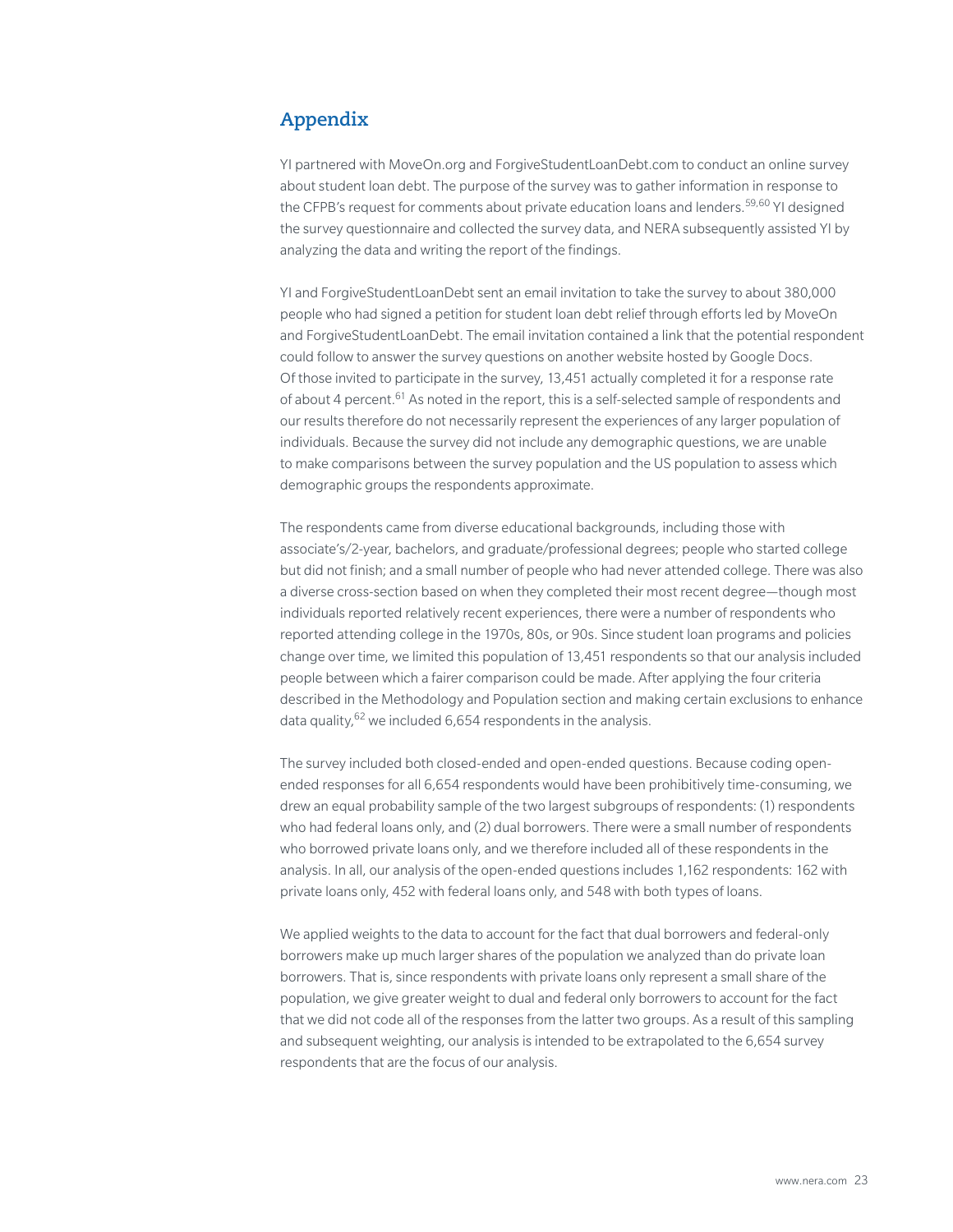#### **Notes**

- 1 The Project on Student Debt, "Student Debt and the Class of 2010," (2011): 1-14, p. 1.
- 2 In order to preserve respondent confidentiality, NERA refers to respondents only by the unique identifiers that we assigned to each respondent. For each quoted respondent, we list his or her borrower type and approximate student loan debt amount. Additionally, NERA has listed all respondents' answers verbatim (i.e., without making corrections to misspellings or grammatical errors).
- 3 United States Department of Education. (2012). *Funding Your Education: The Guide to Federal Student Aid, 2012-13*. Retrieved from http://studentaid.ed.gov/students/attachments/ siteresources/12-13\_Guide.pdf, accessed 19 March 2012, pp. 2-3, Table 1.
- 4 *Id*., p. 10, Table 3.
- 5 Wegmann, C. A., Cunningham, A. F., & Merisotis, J. P. (2003). *Private loans and choice in financing higher education*. Retrieved from the Institute of Higher Education Policy website: http://www.ihep.org/ assets/files/ publications/m-r/PrivateLoans.pdf, accessed 19 March 2012, pp. 14-18.
- 6 Baum, S., Payea, K., & Cardenas-Elliot, D. (2010). *Trends in student aid 2010*. New York, NY: College Board. Retrieved from the College Board website: http://advocacy.collegeboard.org/sites/default/files/2010\_ Student\_Aid\_Final\_Web.pdf, p. 10, Table 1.
- 7 College Board, *Trends in Student Aid 2011*, (2011), http://trends. collegeboard.org/downloads/Student\_Aid\_2011.pdf, (accessed 19 March 2012), p. 10, Table 1.
- 8 Baum et al., *Id*., p. 15, Figure 6.
- 9 College Board, *Id*. at p. 15, Figure 6.
- 10 McSwain, Courtney, 2006, *The future of private loans: Who is borrowing, and why?* Washington, D.C.: Institute for Higher Education Policy, http://www.ihep.org/assets/files/publications/a-f/ FuturePrivateLoans.pdf, (accessed 13 March 2012).
- 11 US Department of Education. October 2011. "Figure 1: Undergraduate Borrowing," p. 5 in Stats in Brief: The Expansion of Private Loans in Postsecondary Education. NCES 2012-184.
- 12 Baum et al., 2010, *Id*.
- 13 The Project on Student Debt, "Risky private student lending on the rise again," http://projectonstudentdebt.org/files/pub/Private\_ Student Lending on the Rise.pdf, (accessed 11 March 2012).
- 14 Federal Reserve Bank of New York, "Quarterly Report on Household Debt and Credit," (2012). http://www.newyorkfed.org/research/ national\_economy/householdcredit/DistrictReport\_Q42011.pdf, (accessed 14 March 2012).
- 15 Liberty Street Economics. "Grading Student Loans". Federal Reserve Bank of New York. http://libertystreeteconomics.newyorkfed. org/2012/03/grading-student-loans.html, accessed 19 March 2012.
- 16 Cauchon, Dennis, "Student loans outstanding will exceed \$1 trillion this year," *USA Today*, (2011), http://www.usatoday.com/money/ perfi/college/story/2011-10-19/student-loan-debt/50818676/1, (accessed 5 March 2012).
- 17 Liberty Street Economics, *Id*.
- 18 The Project on Student Debt, "Student Debt and the Class of 2010," (2011): 1-14.
- 19 Finaid, "Student Loans," (2012), http://wwww.finaid.org/loans, (accessed 19 March 2012).
- 20 Liberty Street Economics, *Id*.
- 21 For example, The Georgetown University Center on Education and the Workforce calculates that the expected work-life earnings premium on a bachelor's degree over a high school degree is about one million dollars. See: Carnevale, Anthony, Stephen Rose, and Ban Cheah. The College Payoff: Education, Occupations, Lifetime Earnings. "Figure 1: Median lifetime earnings by highest educational attainment, 2009 dollars" The Georgetown University Center on Education and the Workforce.
- 22 For instance, recent estimates by Pew Research Center based on the Census Bureau's 2009 American Community Survey illustrate that the well-documented positive correlation between work-life earnings and level of education continues to hold (See, e.g.: Pew Research Center, "Is college worth it? College presidents, public assess value, quality, and mission of higher education," (2011), http://www. pewsocialtrends.org/files/2011/05/higher-ed-report.pdf, (accessed 10 March 2012).
- 23 See, e.g.: Baum, Sandy and Marie O'Malley, Nellie Mae Corporation, "College on Credit: How Borrowers Perceive Their Education Debt. Results of the 2002 National Student Loan Survey," (2002); Porter, Julia, et al. "Students' Perceptions of Factors that Affect College Funding Decisions," *NASFAA Journal of Student Financial Aid* 36, no. 1 (2006): 25-33.
- <sup>24</sup> For example, more than half a million people signed a petition supporting forgiveness of student loan debt. See: Applebaum, Robert, "Want a Real Economic Stimulus and Jobs Plan? Forgive Student Debt!" *Signon.org*, http://signon.org/sign/want-a-realeconomic, (accessed 5 March 2012).
- 25 See, e.g.: Pilon, Mary, "The \$550,000 student-loan burden," *The Wall Street Journal*, (2010), http://online.wsj.com/article/SB2000 1424052748703389004575033063806327030.html, (accessed 13 March 2012); Lieber, Ron. "Placing the Blame as Students are Buried in Debt," *The New York Times*, (2010), http://www.nytimes. com/2010/05/29/your-money/student-loans/29money.html, accessed (13 March 2012).
- 26 One example is The Institute for College Access and Success' "Project on Student Debt" (http://projectonstudentdebt.org/).
- 27 For instance, the Consumer Financial Protection Bureau is working on developing a "financial aid shopping sheet" and asked the public to provide feedback on a prototype (the results are summarized in a memorandum to those who provided feedback, available at http://files.consumerfinance.gov/f/2012/01/Memorandum\_ KBYOStudentLoans\_ FeedbackSummary\_Jan2012.pdf).
- 28 NERA did not play a role in designing the questionnaire, programming the online survey, or collecting the survey data.
- 29 Graduate students were defined as respondents who answered a question which asked "If you earned a graduate degree…where did you study and what is/was your degree program?" We excluded from this group respondents who we determined to have mistakenly answered this question for reasons such as reporting that their graduate degree was a bachelor's degree such as a BFA or BS.
- 30 Less than one percent, or 0.5 percent, of respondents reported that they graduated in 2012.
- 31 United States Census Bureau, Current Population Survey, "Table 1: Educational Attainment of the Population 18 Years and Over, by Age, Sex, Race, and Hispanic Origin: 2010," *2010 Annual Social and Economic Supplement*, (2010).
- 32 US Department of Education. October 2011. "Figure 5: Undergraduate Borrowers' Loan Combinations," p. 9 in Stats in Brief: The Expansion of Private Loans in Postsecondary Education. NCES 2012-184.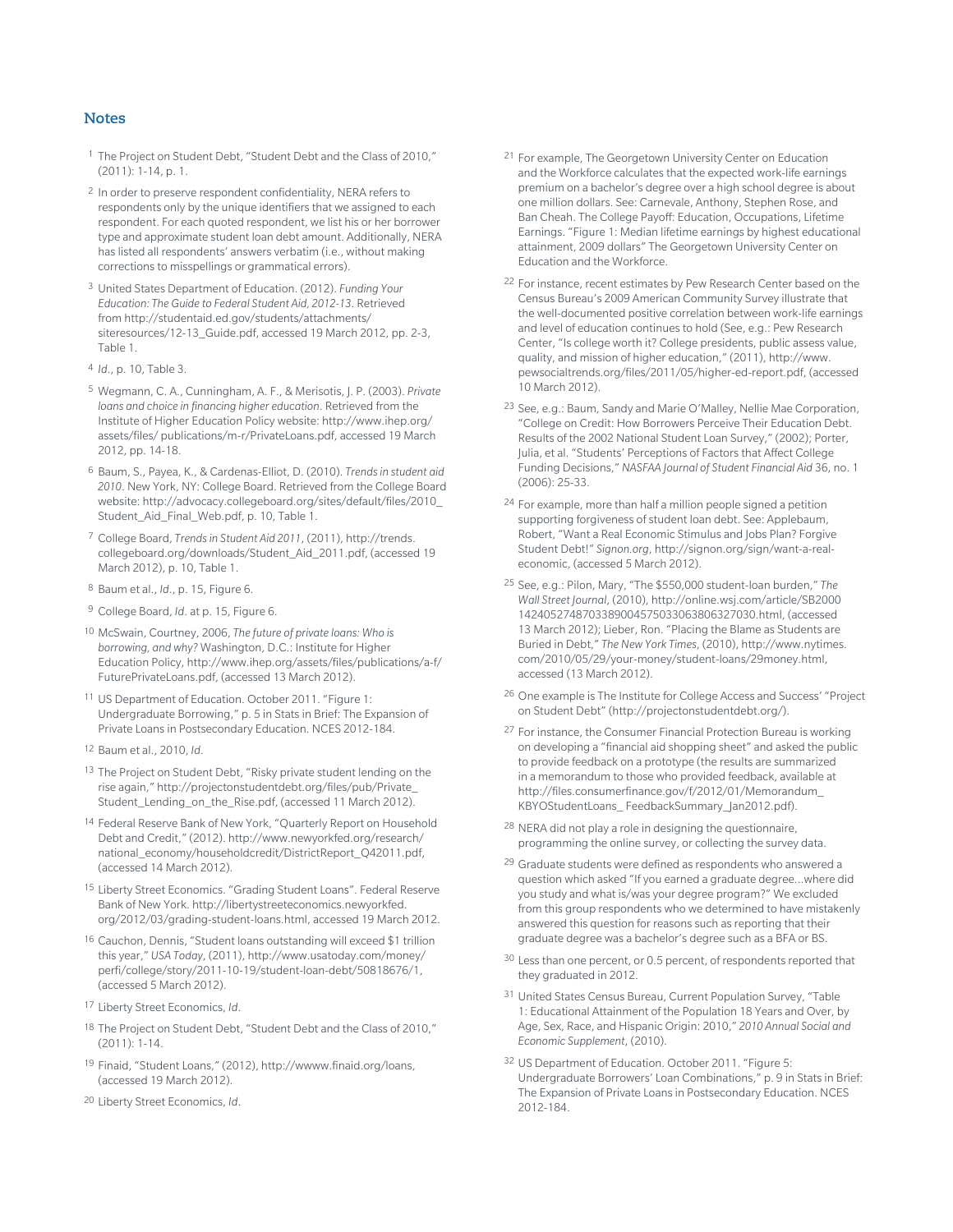- <sup>33</sup> In responding to questions asking about their student loan amounts, many respondents specified that the number they provided was an estimate.
- 34 Debt level analyses include the 95 percent of respondents who provided reports of their student loan debt.
- 35 The Project on Student Debt, "Student Debt and the Class of 2010," (2011): 1-14.
- 36 Finaid, "Student Loans," (2012), http://wwww.finaid.org/loans, (accessed 13 March 2012).
- 37 College Board, "Figure 20A: Distribution of Graduate School Debt Levels for 2007-08 Graduate Degree Recipients," in *Trends in Student Aid 2011*, (2011), http://trends.collegeboard.org/student\_aid/ report\_findings/indicator/ Graduate\_Student\_Debt, (accessed 6 March 2011).
- 38 The Department of Education defines income-based repayment as "a repayment plan for the major types of federal student loans that caps your required monthly payment at an amount intended to be affordable based on your income and family size." See: US Department of Education. Income Based Repayment Plan. http:// studentaid.ed.gov/PORTALSWebApp/students/english/IBRPlan.jsp, accessed 19 March 2012.
- 39 The remaining (65-40=) 25 percent either communicated a "general" sense of misunderstanding or mentioned other specific aspects of their loans that they misunderstood or were surprised by.
- 40 As noted by the US Department of Education, "A Direct, FFEL, or Federal Perkins Loan borrower may qualify for an economic hardship deferment for a maximum of three years if the borrower is experiencing economic hardship according to federal regulations." See: US Department of Education. Postponing Repayment. http:// studentaid.ed.gov/PORTALSWebApp/students/english/difficulty.jsp, accessed 19 March 2012.
- 41 Bureau of Labor Statistics. Current Population Survey, Household Data Annual Averages. "Table 3. Employment status of the civilian, non-Institutional population by age, sex, and race," (2011), http://www.bls.gov/cps/cpsaat03.htm, accessed 19 March 2012 .
- 42 For example, the Consumer Financial Protection Bureau and the U.S. Department of Education have partnered to develop a one-page "shopping sheet" that contains this information in an effort to help students make informed lending decisions. See: Consumer Finance, "How to pay for college," http://www.consumerfinance.gov/static/ students/disclosure.pdf, (accessed 11 March 2012).
- 43 The Project on Student Debt. July 2011. Private Loans: Facts and Trends. http://projectonstudentdebt.org/files/pub/private\_loan\_ facts\_trends.pdf, accessed 19 March 2012.
- 44 Data from the NPSAS 2007-2008 show that 58.2 percent of undergraduate students and about 45 percent of graduate students filed the FAFSA. (See: Kantrowitz, Mark, "Student Aid Policy Analysis: Reasons why students do not file the FAFSA," (2011), http://www. finaid.org/educators/20110118nofafsareasons.pdf, (accessed 20 March 2012)).
- 45 A detailed discussion of the formula(e) used to calculate the Expected Family Contribution is available from the US Department of Education. See: The The EFC Formula, 2011-2012, (2012), http:// ifap.ed.gov/efcformulaguide/attachments/101310EFCFormulaG uide1112.pdf, (accessed 9 March 2012).
- 46 US Department of Education, "Figure 6: Maximum Stafford Borrowing and Aid Application Status," *Stats in Brief: The Expansion of Private Loans in Postsecondary Education*, NCES 184, (2012): 10.
- 47 The Pew Research Center estimates that "average stated tuition and fees [for full-time undergraduate college] have roughly tripled since 1980-1981, even after accounting for inflation" Pew Research Center, 2011, *Id*.
- 48 See, e.g.: Pew Research Center, 2011, *Id*.
- 49 The Institute for College Access and Success, "Critical Choices: How Colleges Can Help Students and Families Make Better Decisions About Private Loans," (2011).
- 50 The question phrasing asked, "When taking out private student loans, did you understand the major differences between these and other federal student loan options?"
- 51 These respondents were asked, "When you took out your student loan, did your loan company, bank, or school inform you about your student loan options?" Of the remaining 30 percent, about 22 percent said "yes" and 8 percent specified another response.
- 52 These respondents were presented with the statement, "My school or financial aid office provided me with information about how much I should request in loans, how much to budget, or how to repay loans" and were asked to select from a list of response options of "strongly agree", "agree", "no opinion", "disagree", or "strongly disagree". 57.4 percent chose "disagree" or "strongly disagree," 17.3 percent chose "no opinion," and 25.3 percent chose "agree" or "strongly agree."
- 53 The Institute for College Access and Success, *Id*., p. 2.
- 54 For instance, the Federal Trade Commission has prepared a fact sheet informing students of how to avoid deceptive lending practices with student loans (http://www.ftc.gov/bcp/edu/pubs/consumer/ credit/cre43.shtm, accessed March 19, 2012), and state attorney generals have investigated private lending practices (http://www. insidehighered.com/news/2008/09/10/cuomo, accessed 19 March 2012).
- 55 As The College Board states in their latest report in the Trends in College Pricing series, "The data in this report confirm the widespread perception that published college prices are rising more rapidly than the prices of other goods and services." See: The College Board. Trends in Higher Education Series: Trends in College Pricing 2011. http://trends.collegeboard.org/downloads/College\_Pricing\_2011. pdf, accessed 19 March 2012.
- 56 For all loans, including student loans, a promissory note is "[a] written, dated and signed two-party instrument containing an unconditional promise by the maker to pay a definite sum of money to a payee on demand or at a specified future date." Investopedia. 2012. Promissory Note. http://www.investopedia.com/terms/p/ promissorynote.asp#axzz1pfFNtEtR, accessed 20 March 2012.
- 57 The Department of Education defines deferment as "a temporary suspension of loan payments for specific situations such as reenrollment in school, unemployment, or economic hardship." See: U.S. Department of Education. Postponing Repayment. http:// studentaid.ed.gov/PORTALSWebApp/students/english/difficulty.jsp, accessed 19 March 2012.
- 58 The Department of Education defines forbearance as "a temporary postponement or reduction of payments for a period of time because you are experiencing financial difficulty. You can receive forbearance if you're not eligible for a deferment." US Department of Education, *Id*.
- 59 Bureau of Consumer Financial Protection, "Request for Information Regarding Private Education Loans and Private Educational Lenders," *Federal Register* 76, no. 222 (2011): 71329-71331, http://www. regulations.gov/#!documentDetail;D=CFPB-2011-0037-0001, (accessed 22 February 2012).
- 60 Young Invincibles, "Young Invincibles Comments on Private Student Loans," *Young Invincibles press release*, (2012), http:// www.younginvincibles.org/News/Releases/younginvincibles\_ privateloancomments.pdf, (accessed 23 February 2012).
- 61 The data considered for inclusion in the final population analyzed were collected between 22 December 2011 and 31 January 2012.
- 62 For example, we excluded respondents whose answers to the openended questions indicated that they did not properly specify the type of loan(s) they borrowed.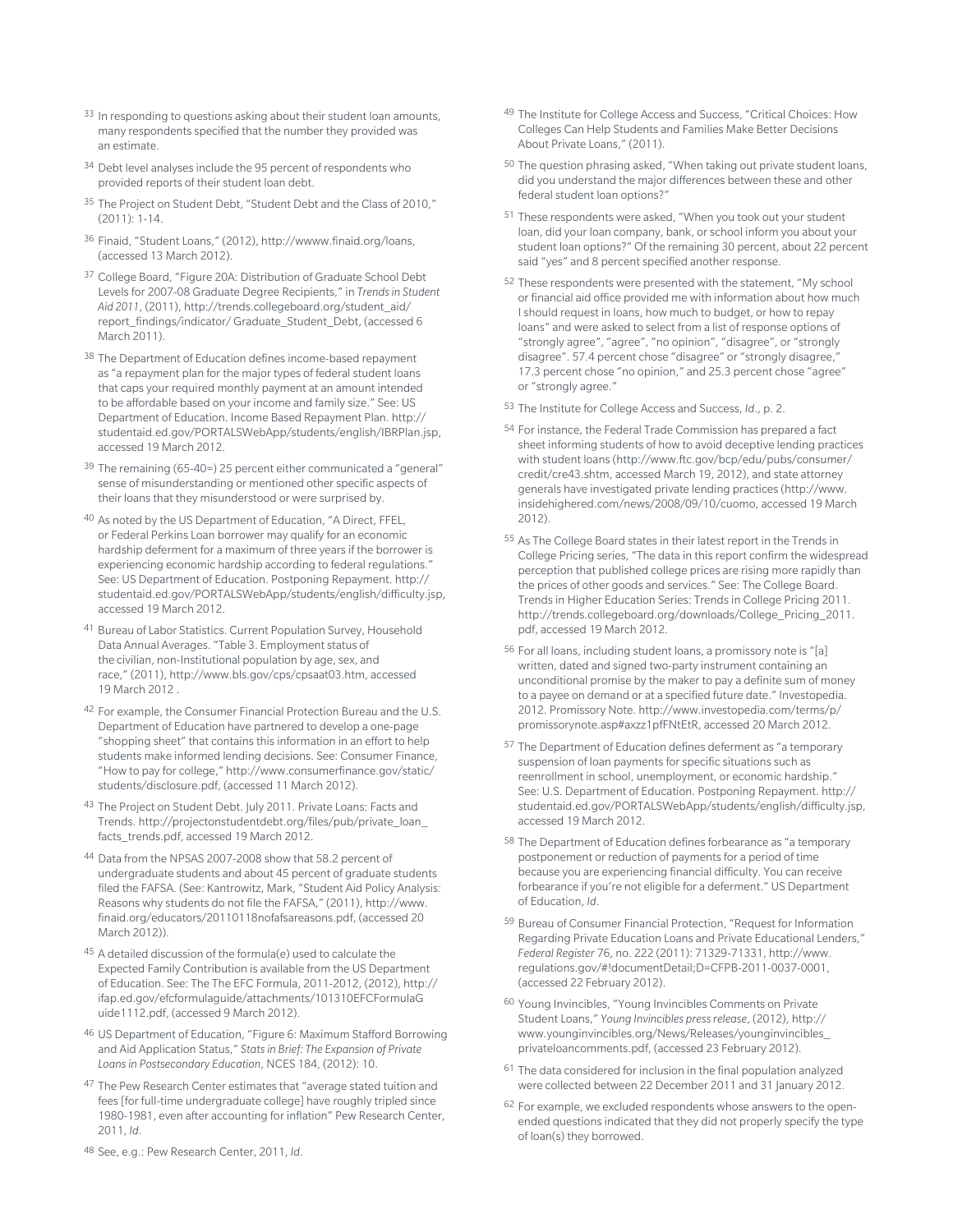# **Acknowledgements**

#### **Healey Whitsett, NERA**

Thank you to the thousands of people who responded to the YI survey. I believe that through this report we have succeeded in making your voices heard. Thanks also to Young Invincibles, especially Jen Mishory and Aaron Smith, for their valuable contributions to this report. Many thanks are due to my colleagues at NERA: to NERA leadership for their support of this effort; to Gene Ericksen and Melissa Pittaoulis for their valuable comments and suggestions; to Aubrey Hilbert and Sarah Pollock for their assistance with the analysis; and to the NERA marketing team, especially Jake George, for designing the layout of the report.

#### **Young Invincibles**

Young Invincibles would like to thank NERA for their generous donation of time and energy in crafting this analysis and making this report possible. YI would also like to thank Robert Applebaum and ForgiveStudentDebt.com for administering the survey, and for the constant support and tireless work around the issue of student loans.